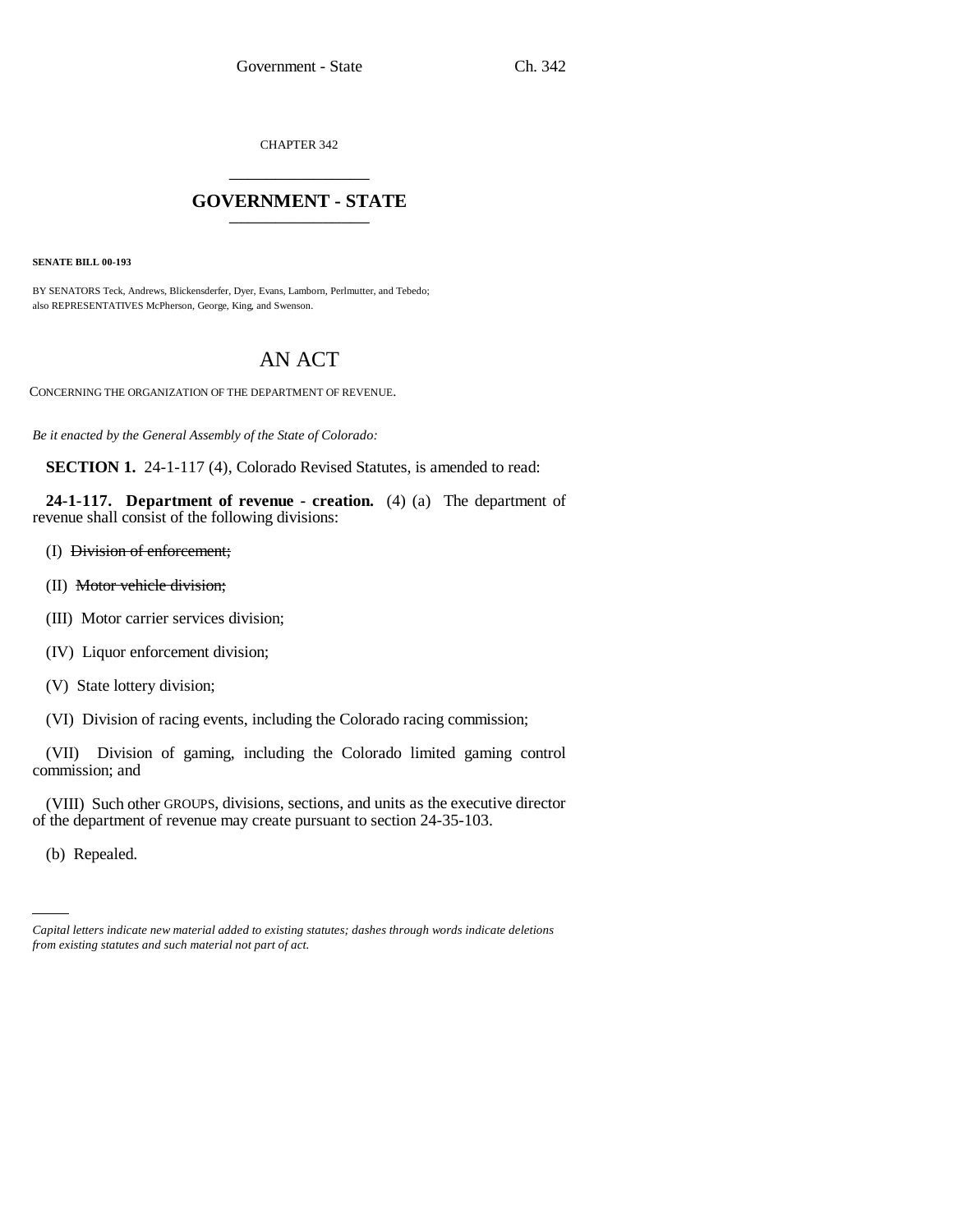(c) (I) WHENEVER ANY LAW OF THIS STATE OR ANY RULE PROMULGATED UNDER THE LAWS OF THIS STATE REFERS TO THE DIVISION OF ENFORCEMENT OF THE DEPARTMENT OF REVENUE, SUCH LAW OR RULE SHALL BE DEEMED TO REFER TO THE DEPARTMENT OF REVENUE.

(II) WHENEVER ANY LAW OF THIS STATE OR ANY RULE PROMULGATED UNDER THE LAWS OF THIS STATE REFERS TO THE MOTOR VEHICLE DIVISION OR THE PORTS OF ENTRY DIVISION OF THE DEPARTMENT, SUCH LAW OR RULE SHALL BE DEEMED TO REFER TO THE DEPARTMENT OF REVENUE.

**SECTION 2.** 24-35-103, Colorado Revised Statutes, is amended to read:

**24-35-103. Powers of executive director - deputies.** (1) IN ADDITION TO THE DIVISIONS SPECIFIED IN SECTION 24-1-117  $(4)$ , the executive director of the department of revenue, subject to the approval of the governor, may create such GROUPS, divisions, or SUBORDINATE departments within the department of revenue as he OR SHE deems necessary for the proper and efficient functioning of said department, and, when established, may appoint, subject to the approval of the governor, all heads of GROUPS, divisions, and subordinate departments. All such appointments shall be from an eligible list prepared by the state personnel director. If there is no eligible list for the position to be filled, the state personnel director shall forthwith issue to the appointee named by the executive director a provisional appointment, which shall remain in effect until examination is had and such eligible list established, but in no event for a longer period than six months.

(2) (a) EXCEPT AS PROVIDED IN PARAGRAPH (b) OF THIS SUBSECTION (2), the executive director of the department of revenue, with the written approval of the governor, may combine existing GROUPS,divisions, OR SUBORDINATE DEPARTMENTS or reduce the personnel in any GROUP, division, or SUBORDINATE department or combined GROUPS, divisions, or SUBORDINATE departments or in the department of revenue as a whole, in which case all employees so losing their positions for such reason, in the order of their seniority, shall be placed at the head of the eligible list of like qualifications and duties by the state personnel director. If such employee is a provisional employee, he THE EMPLOYEE shall not be placed at the head of any such list unless he THE EMPLOYEE has passed the regular examination of the state personnel system for such position and then only if his OR HER grade in such examination entitles such person to such position on said eligible list.

(b) THE EXECUTIVE DIRECTOR OF THE DEPARTMENT OF REVENUE SHALL NOT COMBINE OR ELIMINATE THE DIVISIONS SPECIFIED IN SECTION  $24$ -1-117(4)(a) UNLESS SPECIFICALLY AUTHORIZED BY LAW.

**SECTION 3.** 24-35-107, Colorado Revised Statutes, is repealed as follows:

**24-35-107. Division of enforcement - deputy director of revenue appointed.** (1) The executive director of the department of revenue shall create within the department of revenue a division of enforcement. No member of the staff of this division shall receive any payment of state taxes.

(2) The head of the division of enforcement shall be the deputy director of revenue, who shall be appointed by the executive director with the approval of the governor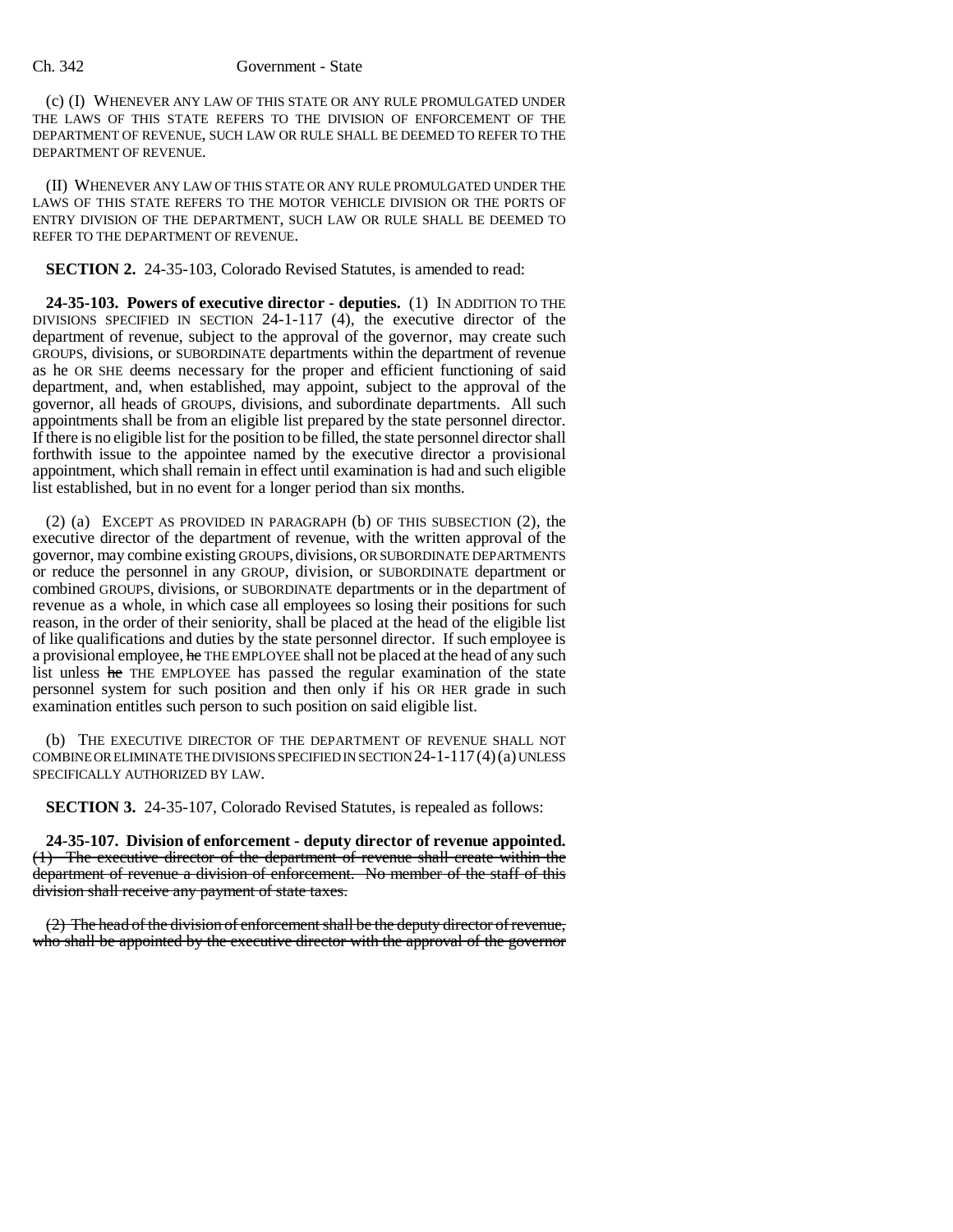in the manner provided in section 24-35-103. He shall receive a salary in such amount as may be fixed by the executive director, with the approval of the governor, within the limits of the appropriation to the department of revenue by the general assembly.

**SECTION 4.** The introductory portion to 24-35-108 (1) and 24-35-108 (1) (c), (1) (e), (1) (g), and (1) (h), Colorado Revised Statutes, are amended to read:

**24-35-108. Functions of department of revenue - collection of state taxes.** (1) IN ADDITION TO ANY FUNCTION SPECIFIED IN THIS ARTICLE, the functions of the division of enforcement DEPARTMENT OF REVENUE and the duties of the deputy director of revenue, under the executive director of the department of revenue as the head of said division DEPARTMENT OR OF THE HEAD OF A GROUP, DIVISION, OR SUBORDINATE DEPARTMENT APPOINTED BY THE EXECUTIVE DIRECTOR IN ACCORDANCE WITH THIS ARTICLE are:

(c) To audit reports and returns of taxpayers in connection with all taxes, assessments, and licenses within the jurisdiction of the department of revenue, and, in the performance of this function and duty, the work of the division DEPARTMENT OF REVENUE shall be so planned and organized that when a field auditor of the division DEPARTMENT OF REVENUE investigates the tax liability of a taxpayer, to the extent practical, he OR SHE shall examine the tax liability of such taxpayer with respect to all state taxes as to which the return or report of the taxpayer is in question to the end that separate audits by different auditors shall be reduced to a minimum;

(e) To promulgate and establish, with the approval of the executive director of the department of revenue and the governor, rules and regulations governing not only the internal administration of the department of revenue and the division of enforcement but also the collection of taxes, assessments, and licenses and delinquencies in any thereof;

(g) Such other duties as may be delegated from time to time to the  $\frac{division}{ }$ enforcement by the executive director of the department of revenue or by law concerning the enforcement and collection of state taxes, assessments, and licenses;

(h) To act for and on behalf of the executive director of the department of revenue in all department of revenue matters whenever the executive director specifically authorizes the deputy director HEAD OF A GROUP, DIVISION, OR SUBORDINATE DEPARTMENT to act on his OR HER behalf FOR THE PURPOSES DESCRIBED IN THIS SECTION.

**SECTION 5.** 24-35-109 (2), Colorado Revised Statutes, is amended to read:

**24-35-109. Collections - distraint and sale.** (2) Specifically, by way of extension and not of limitation, if any person, firm, or corporation liable to pay any tax for personal property or license fee, all or any portion of which is then due the state, neglects or refuses to pay the same within thirty days after notice and demand therefor to the taxpayer is made in writing by the executive director of the department of revenue or his deputy A GROUP, DIVISION, OR SUBORDINATE DEPARTMENT HEAD APPOINTED PURSUANT TO THIS ARTICLE, it is lawful for the executive director or his deputy through the division of enforcement SUCH GROUP, DIVISION, OR SUBORDINATE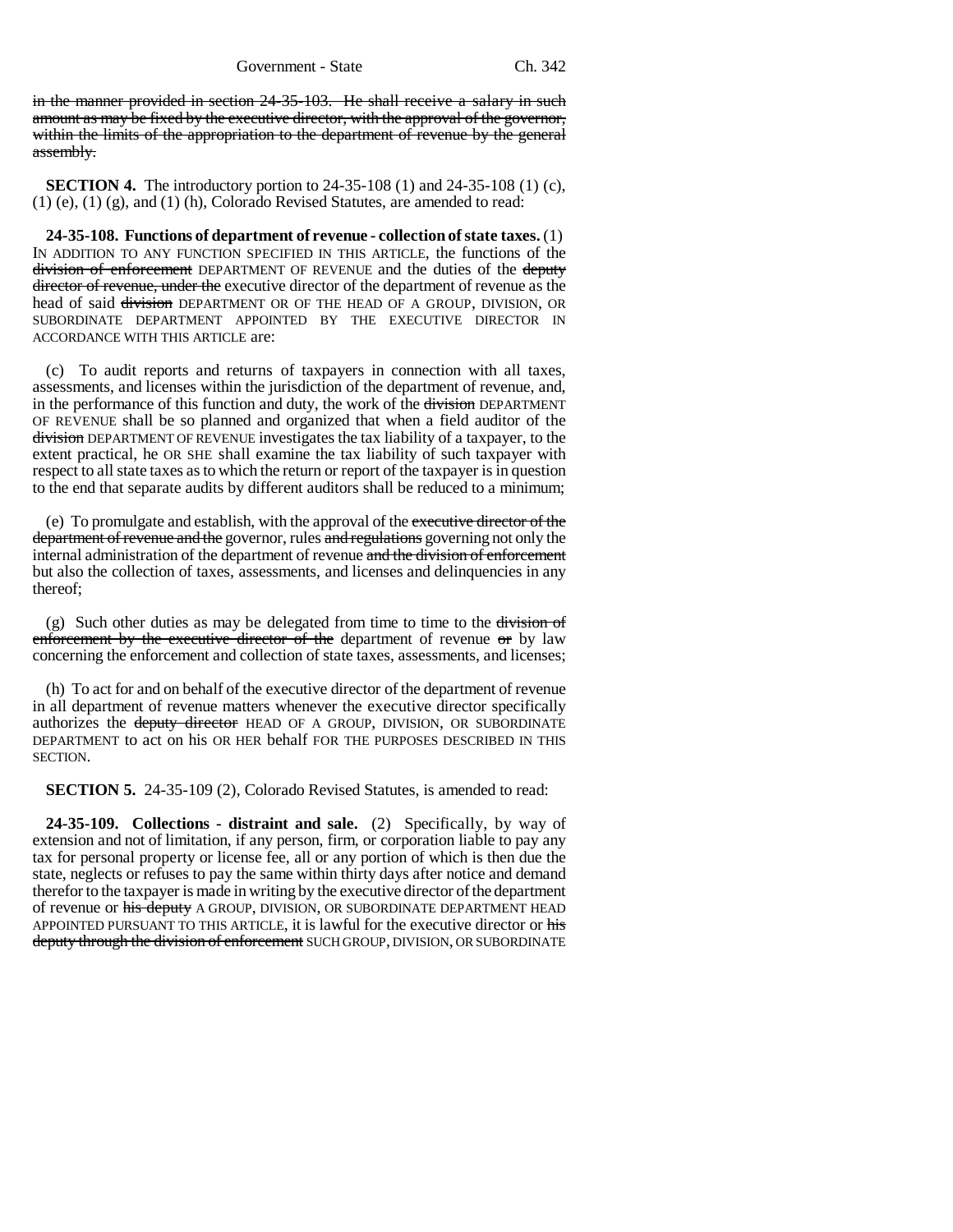DEPARTMENT HEAD, to collect the whole of said tax or license fee, together with such interest and other amounts as are required by law, by distraint and sale of the goods, chattels, or effects, including stocks, securities, bank accounts, and evidences of debt of the delinquent taxpayer. Only such property as is exempt from attachment and execution under the laws of this state shall be exempt from distraint and sale under the provisions of this title.

**SECTION 6.** 24-35-113, Colorado Revised Statutes, is amended to read:

**24-35-113. Employees interchangeable.** (1) It is the duty of the executive director of the department of revenue in the administration of his OR HER department to organize the same so that all employees of the department, insofar as possible, are interchangeable in work assignment, to the end that they may be shifted within the department of revenue so as to meet seasonal and emergency THE demands upon any division, GROUP, or branch of the department and the number of such employees kept to the minimum possible for efficient operation. It is likewise the duty of the said executive director, insofar as practicable, to centralize all record-keeping, filing, payroll, and other services required by the department and divisions thereof.

(2) IN ANY FISCAL YEAR IN WHICH EMPLOYEES ARE SHIFTED BETWEEN DIVISIONS, GROUPS, OR BRANCHES OF THE DEPARTMENT PURSUANT TO SUBSECTION (1) OF THIS SECTION, THE EXECUTIVE DIRECTOR SHALL PREPARE A REPORT THAT DEMONSTRATES THAT THE TOTAL CASH FUND, CASH FUND EXEMPT, AND FEDERALLY FUNDED FTE APPROPRIATED TO SUCH A DIVISION, GROUP, OR BRANCH OF THE DEPARTMENT FOR SUCH FISCAL YEAR HAS NOT BEEN EXCEEDED IN THAT FISCAL YEAR BY SUCH DIVISION, GROUP, OR BRANCH. SUCH REPORT SHALL BE SUBMITTED WITH THE DEPARTMENT'S ANNUAL BUDGET REQUEST TO THE JOINT BUDGET COMMITTEE.

**SECTION 7.** 10-3-1104 (4) (b), Colorado Revised Statutes, is amended to read:

**10-3-1104. Unfair methods of competition and unfair or deceptive acts or practices.** (4) The following is defined as an unfair practice in the business of insurance: For an insurer to deny, refuse to issue, refuse to renew, refuse to reissue, cancel, or otherwise terminate a motor vehicle insurance policy, to restrict motor vehicle insurance coverage on any person, or to add any surcharge or rating factor to a premium of a motor vehicle insurance policy solely because of:

(b) The licensee's inability to operate a motor vehicle due to physical incompetence if the licensee obtains an affidavit from a rehabilitation provider or licensed physician acceptable to the motor vehicle division of the department OF REVENUE.

**SECTION 8.** 10-4-615 (4) (a), Colorado Revised Statutes, is amended to read:

**10-4-615. Motorist insurance identification database program - reporting required - fine - repeal.** (4) (a) The motor vehicle division in the department of revenue shall assess a fine of not more than two hundred fifty dollars against an insurer for each day such insurer fails to comply with this section.

**SECTION 9.** 10-4-724 (2), (4), and (6) (a) (II), Colorado Revised Statutes, are amended to read: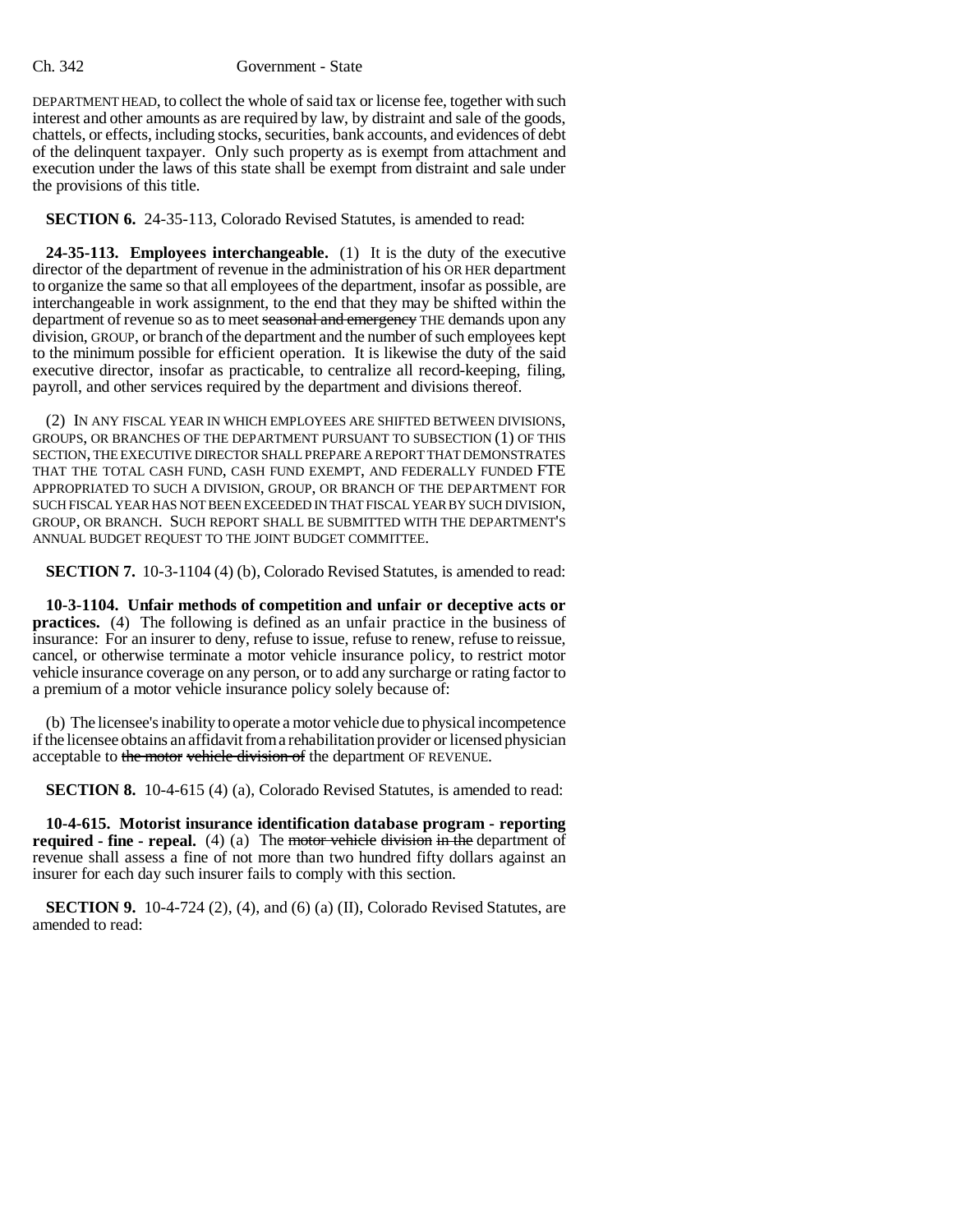Government - State Ch. 342

**10-4-724. Reduction in rates for drivers aged fifty-five or older who complete a driver's education course - legislative declaration.** (2) Effective July 1, 1991, all rates, rating schedules, and rating manuals for liability, personal injury protection, and collision coverages of a motor vehicle insurance policy submitted to or filed with the commissioner under this part 7 shall provide for an appropriate reduction in premium charges based on justifiable data when the vehicle is a covered vehicle and when the principal operator is fifty-five or older and has successfully completed a driver's education course taught by a driving school licensed pursuant to article 15 of title 12, C.R.S., or by a nonprofit corporation subject to articles 121 to 137 of title 7, C.R.S., if such course has been preapproved by the division of motor vehicles DEPARTMENT OF REVENUE. Any discount used by an insurer shall be presumed appropriate unless credible data demonstrates otherwise. Insurers shall provide the commissioner with data reflecting the claims experience of drivers who have received reductions in premium charges compared with the claims experience of drivers who have not received such reductions.

(4) Each person who successfully completes a driver's education course taught by a nonprofit corporation subject to articles 121 to 137 of title 7, C.R.S., if such course has been preapproved by the division of motor vehicles DEPARTMENT OF REVENUE, shall be issued a certificate by the nonprofit corporation offering the course, which certificate shall be evidence of qualification for the premium discount required by this section.

(6) An insured may renew qualification for the discount provided by this section by:

(a) (II) Retaking a driver's education course taught by a nonprofit corporation subject to articles 121 to 137 of title 7, C.R.S., if such course has been preapproved by the division of motor vehicles DEPARTMENT OF REVENUE; and

**SECTION 10.** 24-33.5-218, Colorado Revised Statutes, is amended to read:

**24-33.5-218. Patrol has access to files.** The Colorado state patrol shall have access to all motor vehicle files at all times for the purpose of enforcing the provisions of this part 2 and shall assist the motor vehicle division of the department of revenue whenever necessary and by whatever means is required on all investigations and inspections of foreign titles to cars which THAT are to be sold or licensed within the state whenever the persons do not have the proper bills of sale, titles, or proof of ownership.

**SECTION 11.** 24-33.5-412 (1) (c.5), Colorado Revised Statutes, is amended to read:

#### **24-33.5-412. Functions of bureau - legislative review.** (1) The bureau has the following authority:

(c.5) To maintain a computerized data file of motor vehicle information received from the <del>division of motor vehicles</del> DEPARTMENT OF REVENUE accessible to law enforcement agencies through the telecommunications network operated by the bureau, and, by January 1, 2001, to allow law enforcement agencies to search multiple fields in the motor vehicle files including but not limited to vehicle license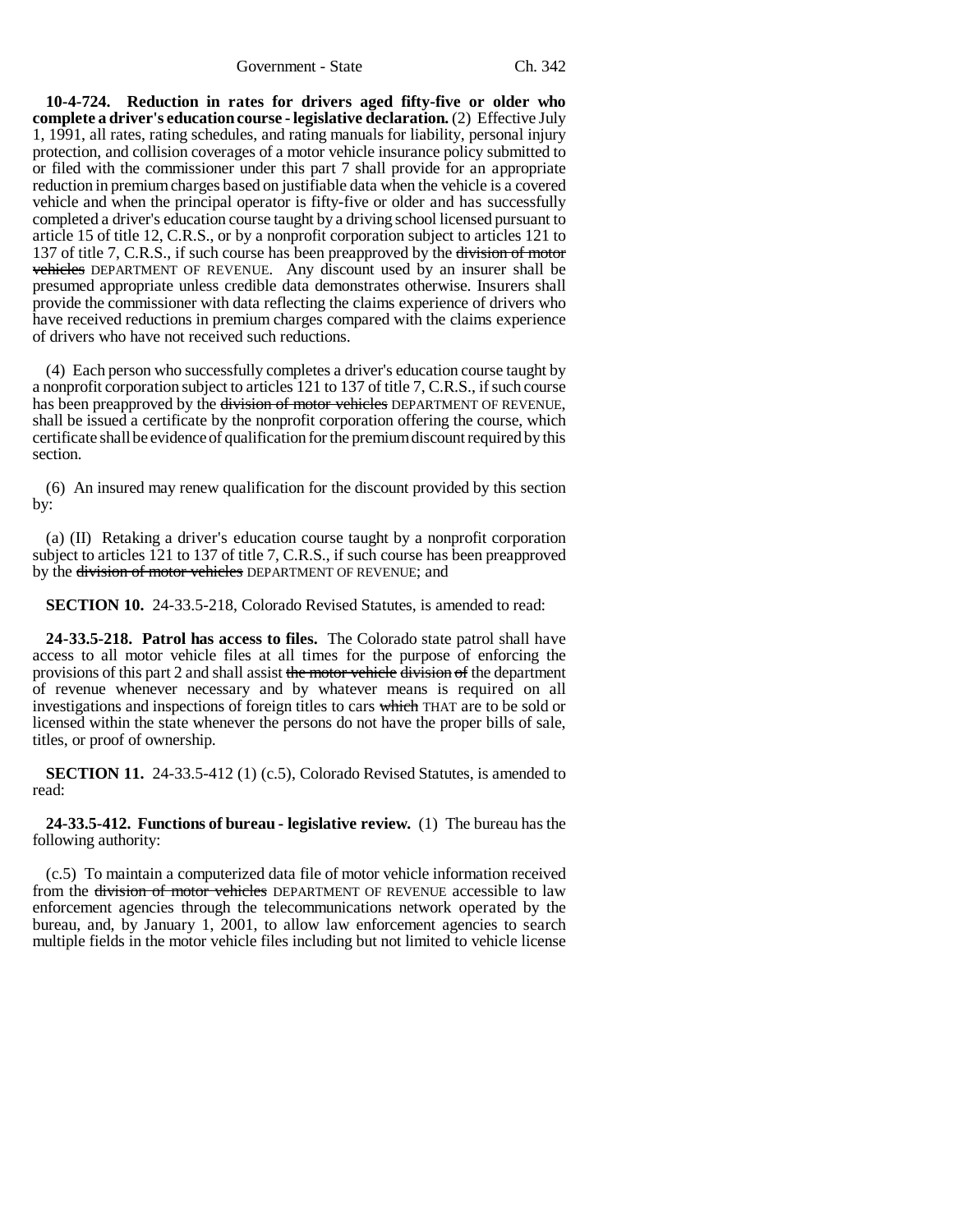plate numbers, vehicle identification numbers, manufacturers, models, years, tab, and primary body colors, or any combinations thereof;

**SECTION 12.** 24-34-104 (30) (a) (VI), Colorado Revised Statutes, is amended to read:

**24-34-104. General assembly review of regulatory agencies and functions for termination, continuation, or reestablishment.** (30) (a) The following functions of the specified agency shall terminate on July 1, 2001:

(VI) The motorist insurance identification database program created in section 10-4-615, C.R.S., as conducted by the department of revenue. through the division of motor vehicles.

**SECTION 13.** 25-7-106 (4) (a), Colorado Revised Statutes, is amended to read:

**25-7-106. Commission - additional authority.** (4) (a) In the event the commission, after hearing, finds and determines that a particular style or model of automobile air pollution control device is not sufficiently effective to justify the continued connection and operation of such device, the commission shall so notify the motor vehicle division of the department of revenue; thereafter, all devices of such particular style or model shall be exempt from the provisions of section 42-4-314, C.R.S.

**SECTION 14.** 26-2-107 (1) (a) (I) (D), Colorado Revised Statutes, is amended to read:

**26-2-107. Verification - record.** (1) (a) (I) Whenever a county department receives an application for public assistance, it shall promptly make a record concerning the circumstances of the applicant to verify the facts supporting the application and shall examine all pertinent records and shall make a diligent effort to examine all records prior to granting assistance. Such records shall include, but shall not be limited to, the following:

(D) Records of the motor vehicle division of the department of revenue.

**SECTION 15.** 39-10-111 (10), Colorado Revised Statutes, is amended to read:

**39-10-111. Distraint, sale of personal property - redemption of mobile home.** (10) A mobile home which THAT is located on leased land or other land not owned by the owner of the mobile home, including, but not limited to, land which THAT was previously owned by the owner of the mobile home and the ownership of which was subsequently acquired by foreclosure, and which THAT is sold under the provisions of this section may be redeemed by the owner thereof within one year after the date of the sale upon payment to the treasurer of the proceeds of the sale, interest on such amount at the rate which THAT is determined pursuant to section  $39-12-103$  (3), and all taxes due and payable on the mobile home subsequent to the tax sale, except as provided in subsection  $(12)$  of this section. A mobile home which THAT is located on land owned by the owner of the mobile home and which THAT is sold under the provisions of this section may be redeemed by the owner thereof within three years after the date of the sale upon payment to the treasurer of the proceeds of the sale,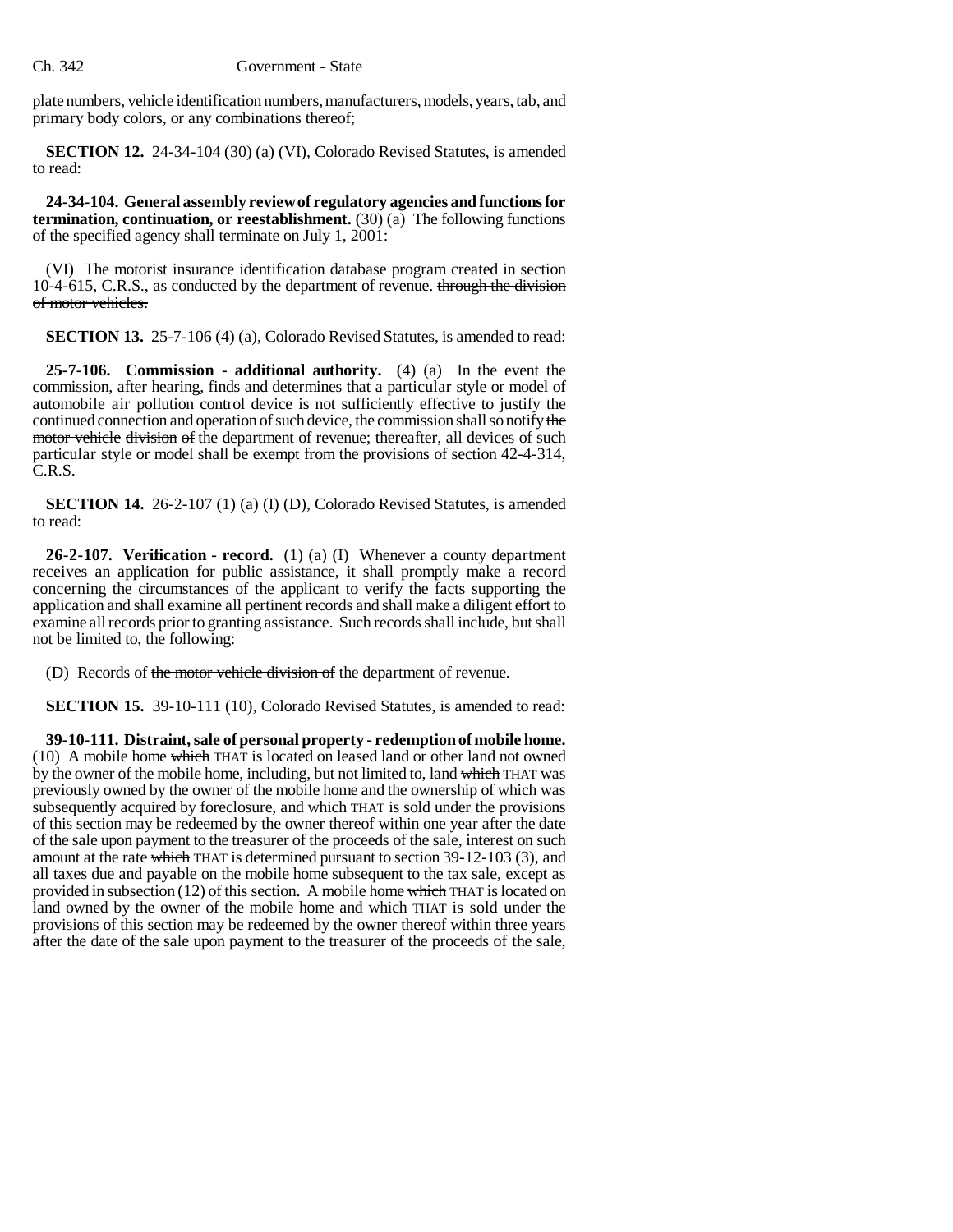Government - State Ch. 342

interest on such amount at the rate which THAT is determined pursuant to section 39-12-103 (3), and all taxes due and payable on the mobile home subsequent to the tax sale, except as provided in subsection (12) of this section. The treasurer shall return such moneys to the purchaser or lawful holder of the certificate of sale. Except as provided in subsection (11) of this section on or before thirty days prior to the close of the redemption period, the treasurer shall notify the owner of the mobile home and any lienholder of record in the department of revenue and secretary of state, by personal delivery or by certified or registered mail to his OR HER last-known address, that a treasurer's certificate of ownership for the mobile home may issue to the purchaser or lawful holder of the certificate of sale at the close of the redemption period unless such payment is made. Upon redemption, the treasurer shall notify the motor vehicle division of the department of revenue that redemption has been made and thereafter release the tax sale lien filed against the mobile home. If the owner has not exercised his OR HER right of redemption and after the close of the redemption period, the purchaser or lawful holder of the certificate of sale may apply to the treasurer for a treasurer's certificate of ownership for the mobile home. Upon receipt of such application, the treasurer shall issue a treasurer's certificate of ownership to such purchaser or holder, and such certificate of ownership shall transfer to him OR HER all right, title, and interest in and to the mobile home. Such certificate of ownership shall, upon application, entitle the purchaser or holder thereof to a certificate of title to be issued and filed pursuant to part 1 of article 6 of title 42, C.R.S. Any surplus of the sale proceeds over and above the taxes, delinquent interest, and costs of making the seizure and advertising the sale of a mobile home shall be credited to the county general fund, and a written account of the sale shall be furnished to the owner.

**SECTION 16.** 39-10-115 (1), Colorado Revised Statutes, is amended to read:

**39-10-115. Certificate of taxes due.** (1) Upon request, the treasurer shall certify in writing the full amount of taxes due upon any parcel of real property or mobile home in his OR HER county, and all outstanding sales for unpaid taxes as shown by the records of his OR HER office or the records of the motor vehicle division the department of revenue, with the amount required for redemption of such sales, if the same still are redeemable. The treasurer shall include on such certificate of taxes due an itemized list of the mill levies and amount of taxes and assessments imposed by each taxing jurisdiction and a statement that information regarding special taxing districts and the boundaries of such districts may be on file or deposit with the board of county commissioners, the county clerk and recorder, or the county assessor. A fee shall be collected for each such certificate issued by him OR HER, as provided in section 30-1-102, C.R.S.

**SECTION 17.** 39-11-114 (3) (a), Colorado Revised Statutes, is amended to read:

**39-11-114. Record of sales of tax liens on real estate and mobile homes.** (3) (a) Upon recordation of the tax sale, the treasurer shall also make a separate list of all mobile homes for which tax liens are sold at the sale and file such list with the motor vehicle division of the department of revenue. Such list shall include the mobile home's identification number, year and make, parcel number, and all pertinent tax sale information. For maintaining this recorded tax sale information on mobile homes, the executive director of the department of revenue may impose a fee of five dollars which shall become part of the mobile home tax sale redemption cost.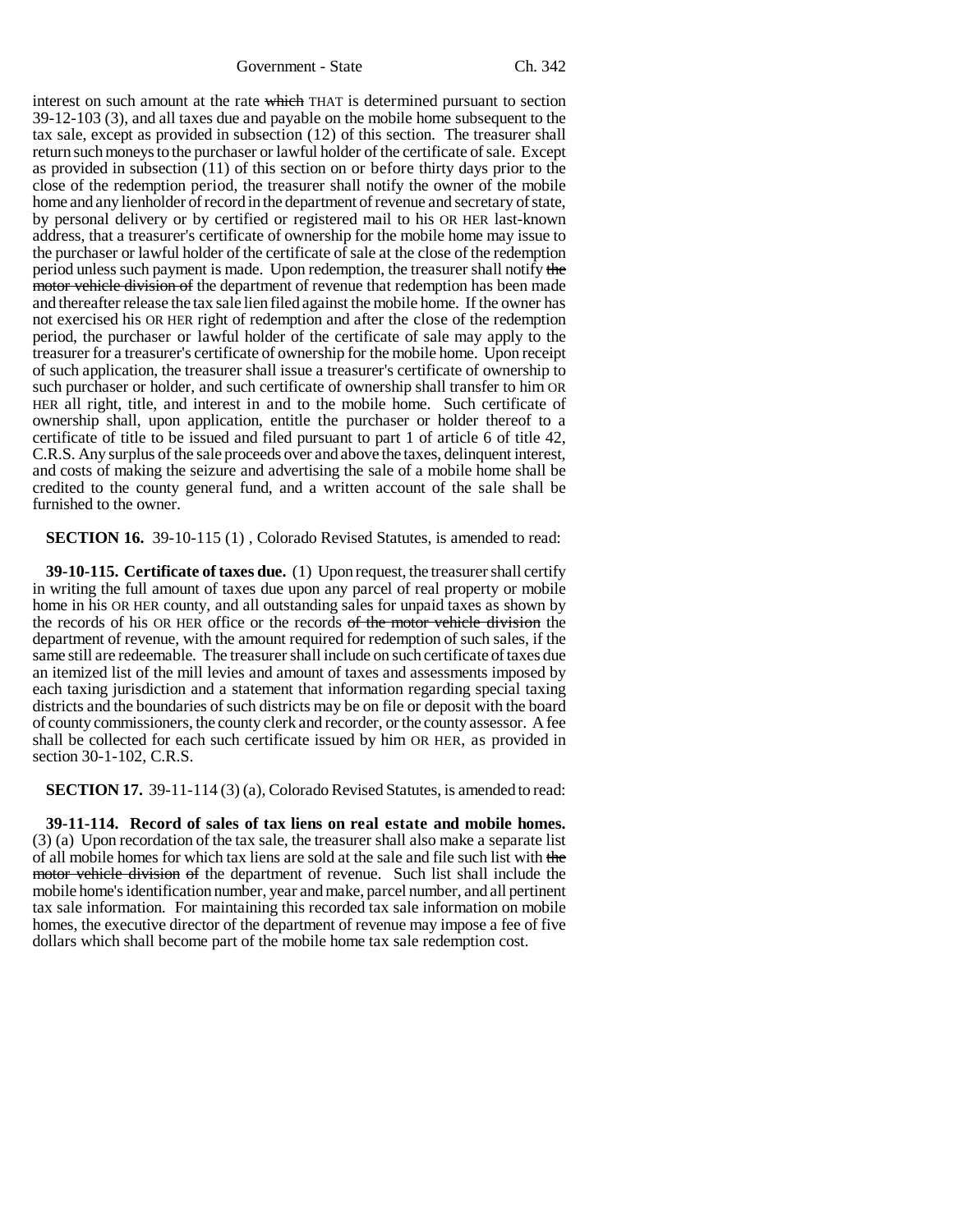**SECTION 18.** 39-21-101 (2), Colorado Revised Statutes, is amended to read:

**39-21-101. Definitions.** As used in this article, unless the context otherwise requires:

(2) "Executive director" or "executive director of the department of revenue" means the executive director of the department of revenue and includes the deputy director of revenue HEAD OF ANY GROUP, DIVISION, OR SUBORDINATE DEPARTMENT, as appointed in accordance with article 35 of title 24, C.R.S., whenever the executive director specifically authorizes the deputy director GROUP, DIVISION, OR SUBORDINATE DEPARTMENT HEAD to act on his OR HER behalf.

**SECTION 19.** 39-21-113 (4) (b), Colorado Revised Statutes, is amended to read:

**39-21-113. Reports and returns.** (4) (b) Nothing in this section shall be construed to prohibit the delivery to a person or his OR HER duly authorized representative of a copy of any return or report filed in connection with his OR HER tax. Such copies may be certified by the executive director of the department of revenue or his deputy or agent THE HEAD OF ANY GROUP, DIVISION, OR SUBORDINATE DEPARTMENT, AS APPOINTED BY THE EXECUTIVE DIRECTOR IN ACCORDANCE WITH ARTICLE 35 OF TITLE 24, C.R.S., and when so certified shall be evidence equally with and in like manner as the originals and may be received by the courts of this state as evidence of the contents of the originals.

**SECTION 20.** 39-23-102 (8), Colorado Revised Statutes, is amended to read:

**39-23-102. Definitions.** As used in this article, unless the context otherwise requires:

(8) "Executive director" means the executive director of the department of revenue and the deputy director of revenue HEAD OF ANY GROUP, DIVISION, OR SUBORDINATED DEPARTMENT, as appointed in accordance with article 35 of title 24, C.R.S., whenever the executive director specifically authorizes the deputy director GROUP, DIVISION, OR SUBORDINATE DEPARTMENT HEAD to act on his OR HER behalf.

**SECTION 21.** 42-1-102 (96) and (102) are amended to read:

**42-1-102. Definitions.** As used in articles 1 to 4 of this title, unless the context otherwise requires:

(96) "State motor vehicle licensing agency" means the motor vehicle division of the department of revenue.

(102) "Supervisor" means the chief of the motor vehicle division of this state EXECUTIVE DIRECTOR OF THE DEPARTMENT OF REVENUE OR HEAD OF A GROUP, DIVISION, OR SUBORDINATE DEPARTMENT APPOINTED BY THE EXECUTIVE DIRECTOR IN ACCORDANCE WITH ARTICLE 35 OF TITLE 24, C.R.S.

**SECTION 22.** 42-1-201, Colorado Revised Statutes, is amended to read:

**42-1-201. Administration - supervisor.** The executive director of the department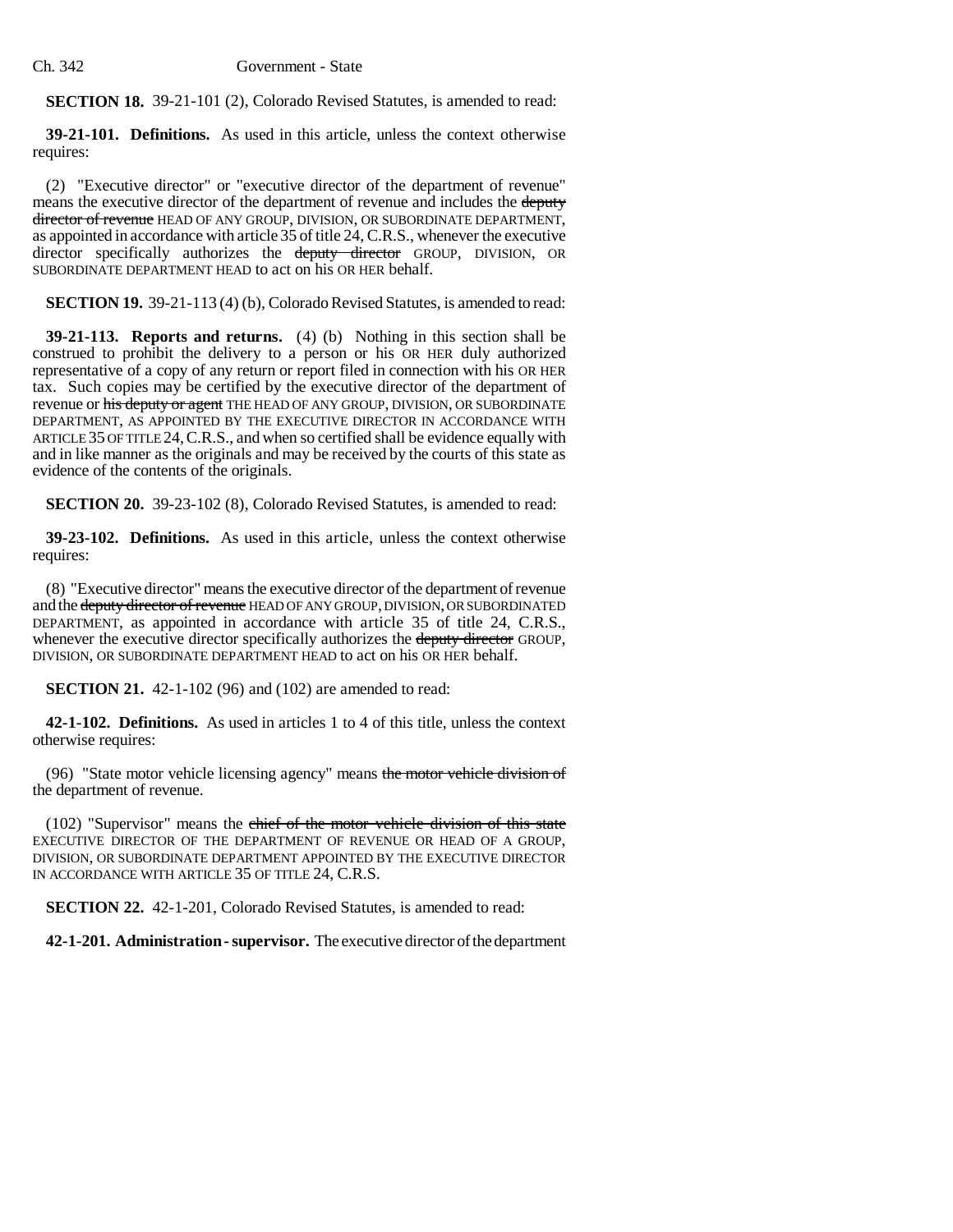is empowered to administer and enforce the provisions of articles 1 to 4 of this title. There shall be  $\alpha$  AT LEAST ONE supervisor who shall be employed under section 13 of article XII of the state constitution.

**SECTION 23.** 42-2-113, Colorado Revised Statutes, is amended to read:

**42-2-113. License examiners appointed.** The department may appoint license examiners for the motor vehicle division in any county in this state to conduct local examinations for all types of drivers' licenses. Such officers of the motor vehicle division DEPARTMENT shall conduct the examination as prescribed by law for all drivers in said county and collect the fees as provided in section 42-2-114 and remit the same to the department, which shall deposit the same in the state treasury to the credit of the highway users tax fund.

**SECTION 24.** 42-2-119 (2), Colorado Revised Statutes, is amended to read:

**42-2-119. Notices - change of address or name.** (2) All notices and orders required to be given to any licensee or registered owner under the provisions of the motor vehicle laws shall be in writing; and, if mailed, postpaid by first-class mail, to him or her at the last-known address shown by the records in the motor vehicle division DEPARTMENT. Such mailing shall be sufficient notice in accord with the motor vehicle laws. Any notice or order of the department mailed first-class under the provisions of this title creates a presumption for administrative purposes that such notice or order was received if the department maintains a copy of the notice or order and maintains a certification that the notice or order was deposited in the United States mail by an employee of the department. Evidence of a copy of the notice mailed to the last-known address of the licensee as shown by the records of the department and a certification of mailing by a department employee, or evidence of delivery of notice in person to the last-known address of the licensee as shown by the records of the department, or evidence of personal service upon the licensee or upon any attorney appearing on the licensee's behalf of the order of denial, cancellation, suspension, or revocation of the license by the executive director of the department, or by the executive director's duly authorized representative, is prima facie proof that the licensee received personal notice of said denial, cancellation, suspension, or revocation.

**SECTION 25.** 42-3-113.5, Colorado Revised Statutes, is amended to read:

**42-3-113.5. Remanufacture of certain license plates.** A motor vehicle owner who wishes to retain a set of license plates that contain only two alphabetic figures and up to four numeric figures may have such license plates remanufactured upon application to the department. Only number plates currently assigned and registered to such owner are eligible for remanufacture. The application shall be on such form as is determined by the division of motor vehicles DEPARTMENT. No additional fee shall be charged for remanufacture beyond the existing taxes and fees imposed for vehicle registration. Remanufacture is not authorized for any license plates other than the plates described in this section.

**SECTION 26.** 42-3-121 (1) (b), the introductory portion to (2) (a), and 42-3-121  $(2)$  (a)  $(I)$ ,  $(2)$  (a)  $(II)$ ,  $(2)$  (a.5),  $(2)$  (b),  $(2)$  (c), and  $(3)$ , Colorado Revised Statutes, are amended to read: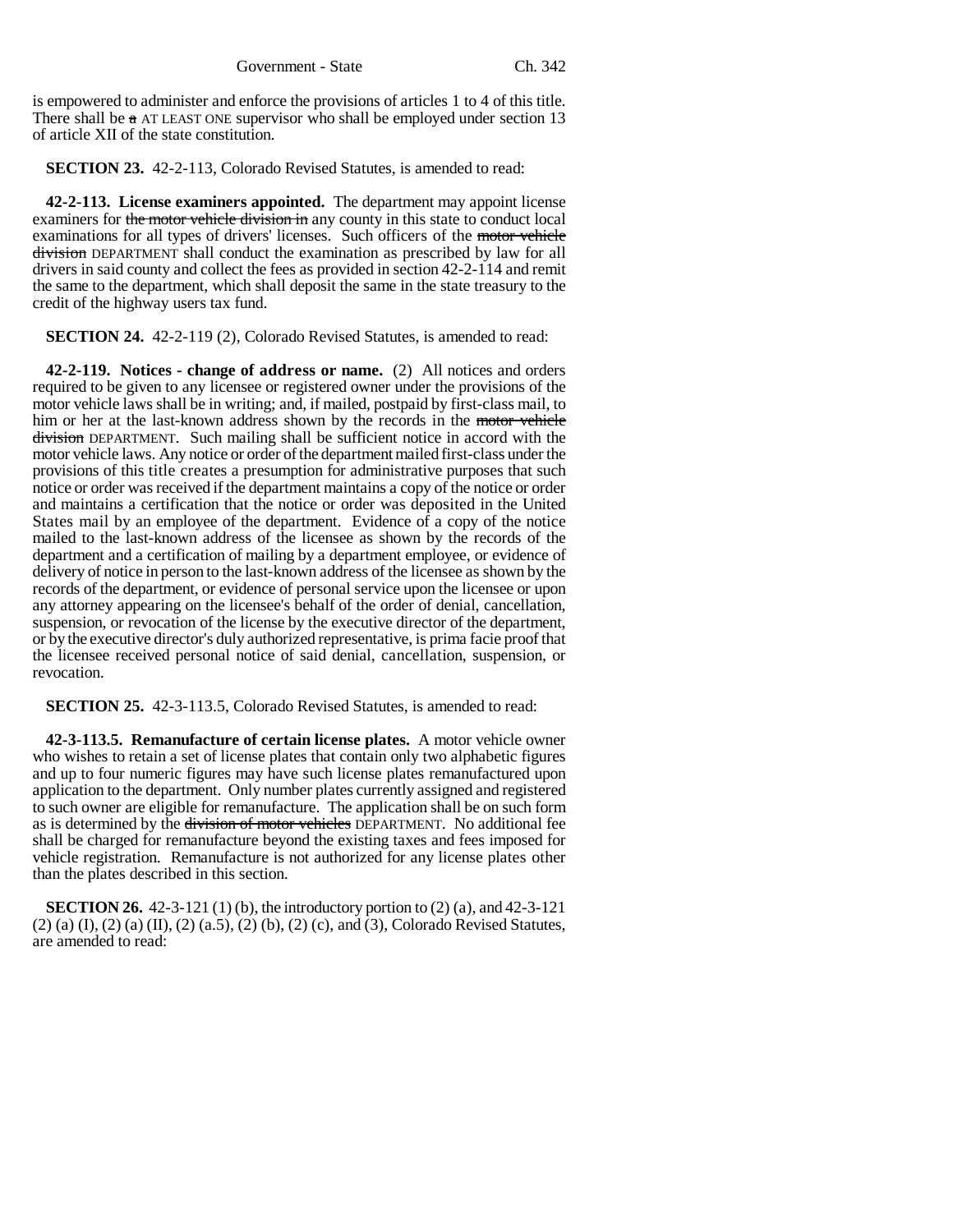#### **42-3-121. Parking privileges for persons with disabilities - applicability.** (1) As used in this section:

(b) "Person with a disability" means a person so severely impaired that such person is unable to move from place to place without the aid of a mechanical device or who has a physical impairment verified, in writing, by the director of the division of rehabilitation (which has been administratively created by the department of human services) or a physician licensed to practice medicine in this state or practicing medicine pursuant to section 12-36-106 (3) (i), C.R.S., that such impairment limits substantially the person's ability to move from place to place. Before such a verification can be made, said director or physician shall certify to the division DEPARTMENT OF REVENUE that the standards established by the EXECUTIVE director of the motor vehicle division DEPARTMENT OR HIS OR HER DESIGNEE, in consultation with the director of the division of rehabilitation, for such a determination have been met.

(2) (a) A person with a disability may apply to the motor vehicle division of the department for:

(I) Distinguishing license plates to be supplied at the same cost as standard plates and to be displayed on a motor vehicle owned by such person as provided in section 42-3-123. Any plates issued by the motor vehicle division DEPARTMENT pursuant to this section shall be renewed once each year in a manner to be determined by the division DEPARTMENT. The issuance of a special license plate to a person with a disability pursuant to the provisions of this subparagraph (I) shall not preclude such person from obtaining an identifying placard pursuant to the provisions of  $subparagnb (II)$  of this paragraph  $(a)$ . The verification requirements of subsection (1) of this section shall be met once every three years.

(II) An identifying placard to be prominently displayed on a motor vehicle used to transport such person. Any placard valid for more than ninety days issued by the motor vehicle division DEPARTMENT pursuant to this section shall have printed on the placard either the Colorado driver's license number or the Colorado identification card number of the person or persons with the disability. Such identifying number shall be legible to any law enforcement officer or authorized parking enforcement official when viewed from outside the vehicle. Any placard issued by the motor vehicle division DEPARTMENT pursuant to this section shall be renewed every three years in a manner to be determined by the division DEPARTMENT. The verification requirements of subsection (1) of this section shall be met each time the placard is renewed.

(a.5) Notwithstanding the verification requirements of subparagraphs (I), (II), and (III) of paragraph (a) of this subsection (2), if a renewal applicant has a permanent disability that was verified in writing by a physician licensed to practice medicine in this state or practicing medicine pursuant to section 12-36-106 (3) (i), C.R.S., and provided to the division DEPARTMENT with the original application for a license plate or placard under this section, such applicant shall not be required to meet such verification requirement to renew such license plate or placard. If a person renews such license plate or placard of and on behalf of a person with a permanent disability, the person renewing such license plate or placard shall sign an affidavit, under the penalty of perjury, attesting to the fact that the person with a permanent disability is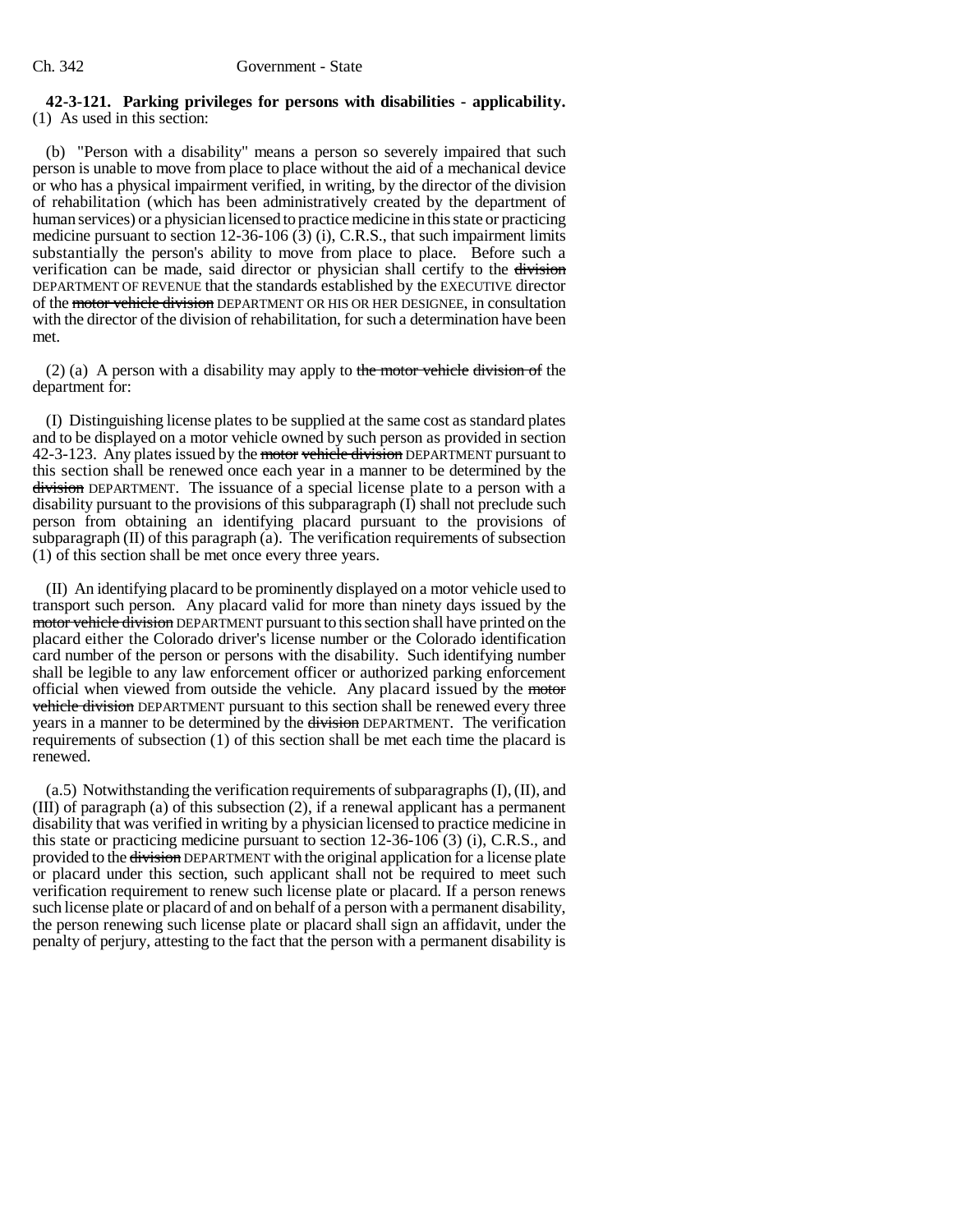still in need of the license plate or placard and stating that such license plate or placard shall be surrendered to the motor vehicle division DEPARTMENT upon the death of the person with a permanent disability.

(b) Such license plate or placard shall be issued to such person upon presentation to the motor vehicle division DEPARTMENT of a written statement, verified by a physician licensed to practice medicine in this state or practicing medicine pursuant to section 12-36-106 (3) (i), C.R.S., that such person is a person with a disability. The application for such a license plate or placard shall be sent to the motor vehicle division DEPARTMENT each year.

(c) Such license plate or placard may be revoked by the motor vehicle division DEPARTMENT upon receipt of a sworn statement from a peace officer or an authorized parking enforcement official that the person with a disability has improperly used the privilege defined in section 42-4-1208. Upon a first violation of section 42-4-1208, the department shall deny any reissuance of such license plate or placard for a period of one year from the date of revocation. Upon a second or subsequent violation of section 42-4-1208, the department shall deny any reissuance of such license plate or placard for a period of at least five years from the date of the second or each subsequent revocation. The department shall provide written notification to the person with a disability of such revocation, which notification shall contain a demand for the return of the license plate or placard to the department and a warning that continued use by any person shall be subject to the penalty set forth in section 42-4-1208 (11). This paragraph (c) shall take effect July 1, 2000, and shall apply to any violations occurring on or after July 1, 2000.

(3) The department shall issue temporary distinguishing license permits and a temporary identifying placard to any person who is temporarily a person with a disability upon presentation to the motor vehicle division DEPARTMENT of a written statement, verified by a physician licensed to practice medicine in this state or practicing medicine pursuant to section 12-36-106 (3) (i), C.R.S., that such person temporarily meets the definition of a person with a disability. Such permits and placard shall be valid for a period of ninety days from the date of issuance and may continually be renewed for additional ninety-day periods during the term of such disability upon resubmission of such written and verified statements. The provisions of this section including provisions regarding the privileges granted to persons with disabilities, revocation of license plates or placards, and display of license plates and placards shall apply in the case of temporary license permits and temporary placards issued under this subsection (3). Further, the requirement that the placard include a printed identification number as set forth in subparagraph (II) of paragraph (a) of subsection (2) of this section shall apply to both temporary license permits and temporary placards issued under this subsection (3). Temporary license permits and temporary placards issued by states other than Colorado shall be valid so long as they are currently valid in the state of issuance and valid pursuant to 23 C.F.R. part 1235.

**SECTION 27.** 42-3-138 (7), Colorado Revised Statutes, is amended to read:

**42-3-138. Special registration of collectors' items.** (7) All applications for special registration of motor vehicles shall be made direct to the department of revenue motor vehicle division, as well as all matters pertaining thereto which THAT are administered by it. All fees received from special registrations shall be placed by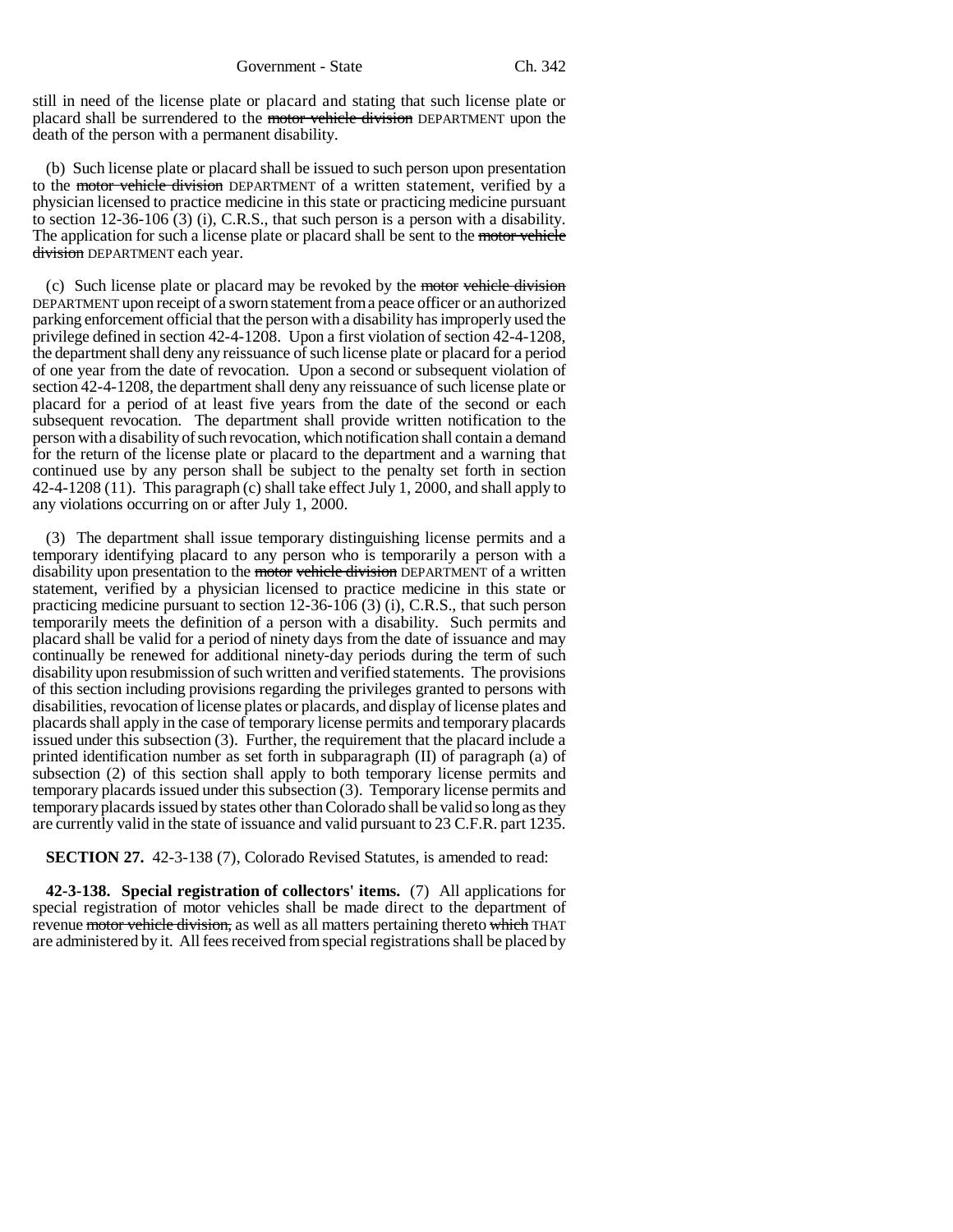the department in the same fund as are its other registration fees. No part of this fee shall be payable to the counties.

**SECTION 28.** 42-4-402, Colorado Revised Statutes, is amended to read:

**42-4-402. Administration of inspection program.** The division of motor vehicles DEPARTMENT shall have responsibility for administering the diesel inspection program in accordance with the authority exercised by the executive director under the provisions of this part 4.

**SECTION 29.** 42-4-611 (2), Colorado Revised Statutes, is amended to read:

**42-4-611. Paraplegic persons or persons with disabilities - distress flag.** (2) Any person desiring to use such display shall make application to the motor vehicle division of the department, and the department may in its discretion issue to such person with a disability upon application a card which THAT sets forth the applicant's name, address, and date of birth, the physical apparatus needed to operate a motor vehicle, if any, and any other pertinent facts which THAT the department deems desirable, and in its discretion the department may issue a permit for the use of and issue to such person a display flag. Each such flag shall be numbered, and in the event of loss or destruction a duplicate may be issued upon the payment of the sum of one dollar by such applicant. The department shall maintain a list of such applicants and persons to whom permits and flags have been issued and furnish a copy thereof to the Colorado state patrol upon request.

**SECTION 30.** 42-4-1301 (9) (e) (II), Colorado Revised Statutes, is amended to read:

**42-4-1301. Driving under the influence - driving while impaired - driving with excessive alcoholic content - tests - penalties - useful public service program - alcohol and drug driving safety program.** (9) (e) (II) For sentencing purposes concerning convictions for second and subsequent offenses, prima facie proof of a defendant's previous convictions shall be established when the prosecuting attorney and the defendant stipulate to the existence of the prior conviction or convictions or the prosecuting attorney presents to the court a copy of the driving record of the defendant provided by the motor vehicle division of the department of revenue of this state, or provided by a similar agency in another state, which contains a reference to such previous conviction or convictions or presents an authenticated copy of the record of the previous conviction or judgment from any court of record of this state or from a court of any other state, the United States, or any territory subject to the jurisdiction of the United States. The court shall not proceed to immediate sentencing when there is not a stipulation to prior convictions or if the prosecution requests an opportunity to obtain a driving record or a copy of a court record. The prosecuting attorney shall not be required to plead or prove any previous convictions at trial, and sentencing concerning convictions for second and subsequent offenses shall be a matter to be determined by the court at sentencing.

**SECTION 31.** 42-4-1701 (5) (a), (5) (b), and (6), Colorado Revised Statutes, are amended to read:

**42-4-1701. Traffic offenses and infractions classified - penalties - penalty and**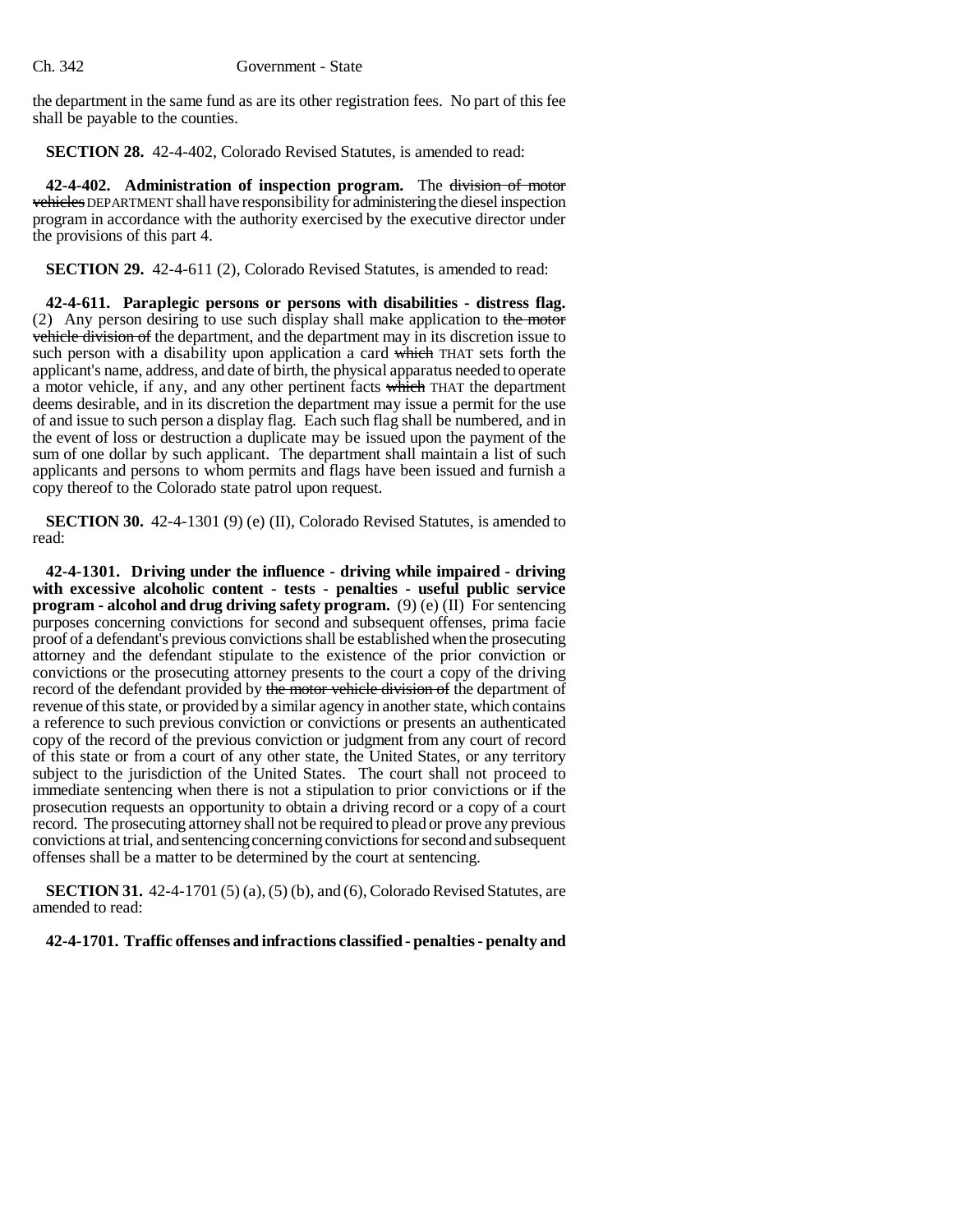**surcharge schedule.** (5) (a) At the time that any person is arrested for the commission of any misdemeanors, petty offenses, or misdemeanor traffic offenses set forth in subsection (4) of this section, the arresting officer may, except when the provisions of paragraph (c) of this subsection (5) prohibit it, offer to give a penalty assessment notice to the defendant. At any time that a person is charged with the commission of any traffic infraction, the peace officer shall, except when the provisions of paragraph (c) of this subsection (5) prohibit it, give a penalty assessment notice to the defendant. Such penalty assessment notice shall contain all the information required by section  $42-4-1707$  (3) or by section  $42-4-1709$ , whichever is applicable. The fine or penalty specified in subsection (4) of this section for the violation charged and the surcharge thereon may be paid at the office of the department of revenue, motor vehicle division, either in person or by postmarking such payment within twenty days from the date the penalty assessment notice is served upon the defendant; except that the fine or penalty charged and the surcharge thereon shall be paid to the county if it relates to a traffic offense authorized by county ordinance. The motor vehicle division of the department of revenue shall accept late payment of any penalty assessment up to twenty days after such payment becomes due. In the case of an offense other than a traffic infraction, a defendant who otherwise would be eligible to be issued a penalty assessment notice but who does not furnish satisfactory evidence of identity or who the officer has reasonable and probable grounds to believe will disregard the summons portion of such notice may be issued a penalty assessment notice if the defendant consents to be taken by the officer to the nearest mailbox and to mail the amount of the fine or penalty and surcharge thereon to the department. The peace officer shall advise the person arrested or cited of the points to be assessed in accordance with section 42-2-127. Acceptance of a penalty assessment notice and payment of the prescribed fine or penalty and surcharge thereon to the department shall be deemed a complete satisfaction for the violation, and the defendant shall be given a receipt which so states when such fine or penalty and surcharge thereon is paid in currency or other form of legal tender. Checks tendered by the defendant to and accepted by the department and on which payment is received by the department shall be deemed sufficient receipt.

(b) In the case of an offense other than a traffic infraction, should the defendant refuse to accept service of the penalty assessment notice when such notice is tendered, the peace officer shall proceed in accordance with section 42-4-1705 or section 42-4-1707. Should the defendant charged with an offense other than a traffic infraction accept service of the penalty assessment notice but fail to post the prescribed penalty and surcharge thereon within twenty days thereafter, the notice shall be construed to be a summons and complaint unless payment for such penalty assessment has been accepted by the motor vehicle division of the department of revenue as evidenced by receipt. Should the defendant charged with a traffic infraction accept the notice but fail to post the prescribed penalty and surcharge thereon within twenty days thereafter, and should the division of motor vehicles of the department of revenue not accept payment for such penalty and surcharge as evidenced by receipt, the defendant shall be allowed to pay such penalty and surcharge thereon and the docket fee in the amount set forth in section 42-4-1710 (4) to the clerk of the court referred to in the summons portion of the penalty assessment notice during the two business days prior to the time for appearance as specified in the notice. If the penalty for a misdemeanor, misdemeanor traffic offense, or a petty offense and surcharge thereon is not timely paid, the case shall thereafter be heard in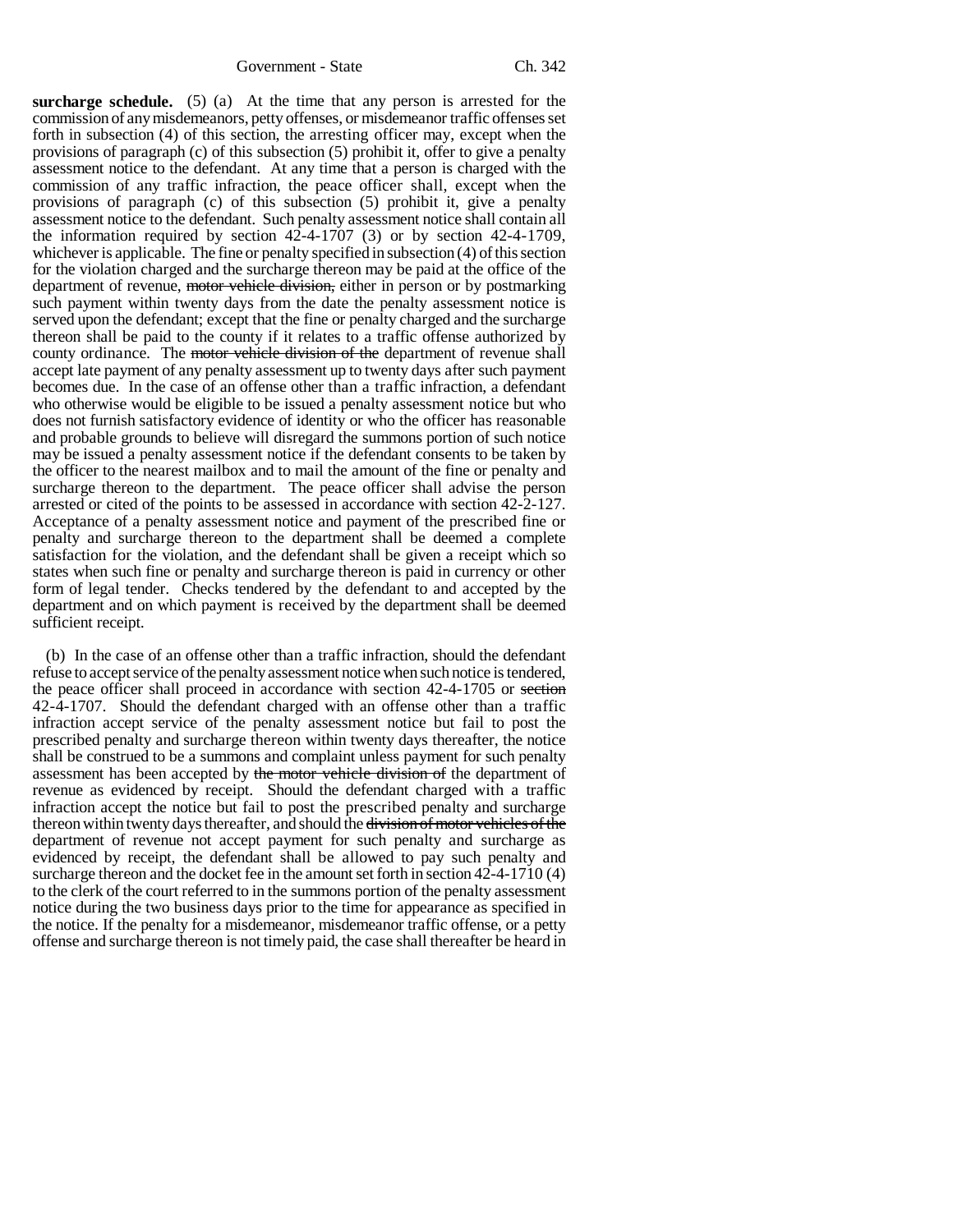the court of competent jurisdiction prescribed on the penalty assessment notice in the same manner as is provided by law for prosecutions of the misdemeanors not specified in subsection (4) of this section. If the penalty for a traffic infraction and surcharge thereon is not timely paid, the case shall thereafter be heard in the court of competent jurisdiction prescribed on the penalty assessment notice in the manner provided for in this article for the prosecution of traffic infractions. In either case, the maximum penalty which THAT may be imposed shall not exceed the penalty set forth in the applicable penalty and surcharge schedule in subsection (4) of this section.

(6) An officer coming upon an unattended vehicle which THAT is in apparent violation of any provision of the state motor vehicle law may place upon the vehicle a penalty assessment notice indicating the offense or infraction and directing the owner or operator of the vehicle to remit the penalty assessment provided for by subsection (4) of this section and the surcharge thereon pursuant to section 24-4.2-104 (1), C.R.S., to the Colorado department of revenue motor vehicle division within ten days. If the penalty assessment and surcharge thereon is not paid within ten days of the issuance of such notice, the department shall mail a notice to the registered owner of the vehicle, setting forth the offense or infraction and the time and place where it occurred and directing the payment of the penalty assessment and surcharge thereon within twenty days from the issuance of the notice. If the penalty assessment and surcharge thereon is not paid within such twenty days from the date of mailing of such notice, the department shall request the police officer who issued the original penalty assessment notice to file a complaint with a court having jurisdiction and issue and serve upon the registered owner of the vehicle a summons to appear in court at a time and place specified therein as in the case of other offenses or infractions.

**SECTION 32.** 42-4-1707 (3) (b), Colorado Revised Statutes, is amended to read:

**42-4-1707. Summons and complaint or penalty assessment notice for misdemeanors, petty offenses, and misdemeanor traffic offenses - release registration.** (3) (b) One copy of said penalty assessment notice shall be served upon the defendant by the peace officer and one copy sent to the supervisor  $\sigma f$  WITHIN the motor vehicle division DEPARTMENT and such other copies sent as may be required by rule or regulation of the motor vehicle division DEPARTMENT to govern the internal administration of this article between the motor vehicle division DEPARTMENT and the Colorado state patrol.

**SECTION 33.** 42-4-1709 (2), Colorado Revised Statutes, is amended to read:

**42-4-1709. Penalty assessment notice for traffic infractions - violations of provisions by officer - driver's license.** (2) One copy of said penalty assessment notice shall be served upon the defendant by the peace officer and one copy sent to the supervisor of the motor vehicle division WITHIN THE DEPARTMENT and such other copies sent as may be required by rule or regulation of the motor vehicle division DEPARTMENT to govern the internal administration of this article between the motor vehicle division DEPARTMENT and the Colorado state patrol.

**SECTION 34.** 42-5-101 (11), Colorado Revised Statutes, is amended to read:

**42-5-101. Definitions.** As used in this part 1, unless the context otherwise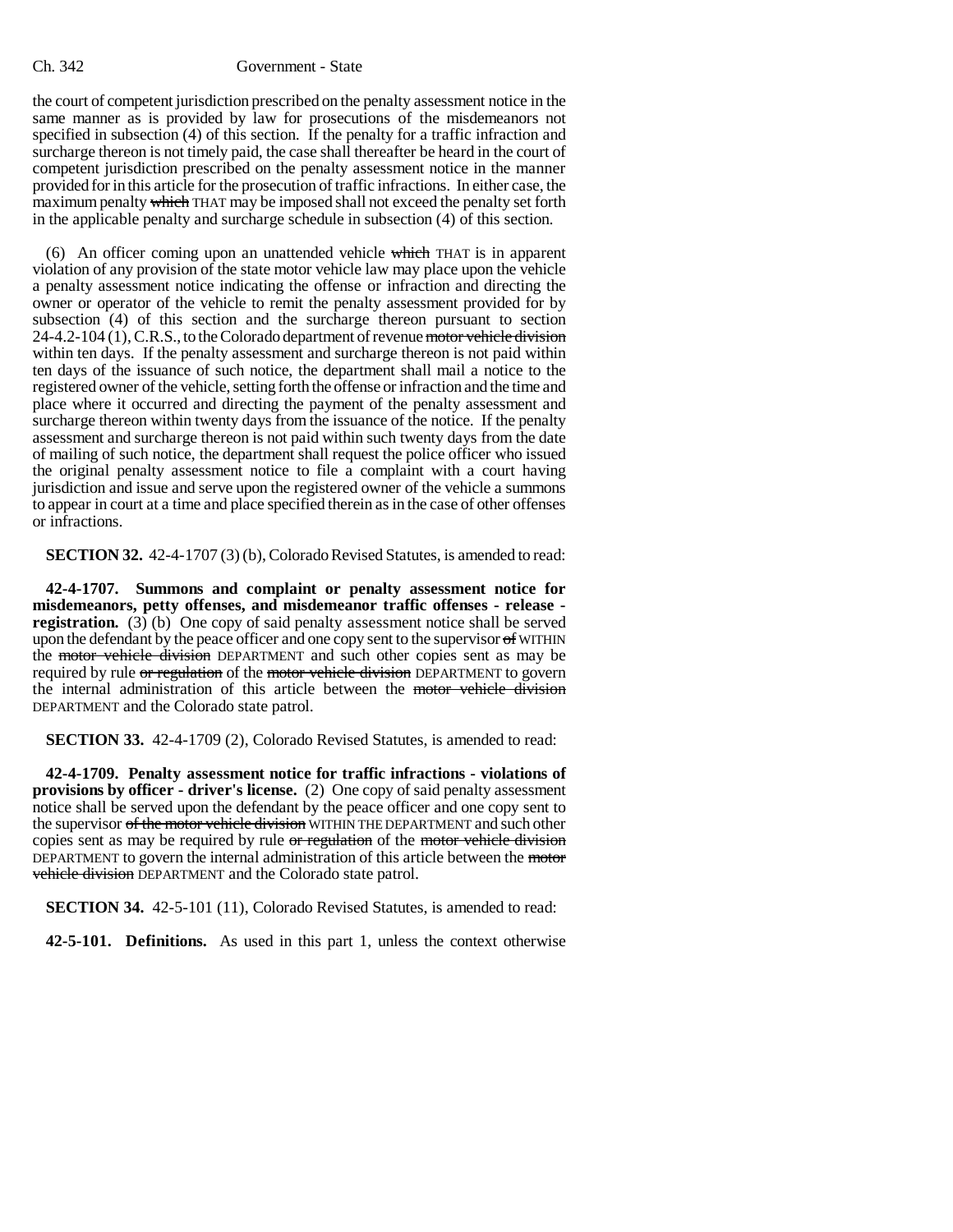## requires:

(11) "Vehicle identification number" means any identifying number, serial number, engine number, or other distinguishing number or mark, including letters, if any, that is unique to the identity of a given vehicle or component part thereof which THAT was placed on a vehicle or engine by its manufacturer or by authority of the motor vehicle division in the department of revenue pursuant to section 42-5-205 or in accordance with the laws of another state or country.

**SECTION 35.** 42-5-110 (1) and (2), the introductory portion to 42-5-110 (3), and 42-5-110 (3) (c) and (4) (b), Colorado Revised Statutes, are amended to read:

**42-5-110. Possession of removed, defaced, altered, or destroyed motor vehicle identification numbers.** (1) No person shall knowingly buy, sell, offer for sale, receive, or possess any motor vehicle or component part thereof from which the vehicle identification number or any number placed on said vehicle or component part for its identification by the manufacturer has been removed, defaced, altered, or destroyed unless such vehicle or component part has attached thereto a special identification number assigned or approved by the motor vehicle division DEPARTMENT in lieu of the manufacturer's number.

(2) Whenever such motor vehicle or component part comes into the custody of a peace officer, it shall be destroyed, sold, or otherwise disposed of under the conditions provided in an order by the court having jurisdiction. No court order providing for disposition shall be issued unless the person from whom the property was seized and all claimants to the property whose interest or title is on the records in the motor vehicle division DEPARTMENT OF REVENUE are provided a postseizure hearing by the court having jurisdiction within a reasonable period of time after the seizure. This postseizure hearing shall be held on those motor vehicles or component parts for which true ownership is in doubt, including, but not limited to, those motor vehicles or component parts that are altered to the extent that they cannot be identified, those motor vehicles or component parts which THAT are composed of parts belonging to several different claimants, and those motor vehicles or component parts for which there are two or more existing titles. This subsection (2) shall not apply with respect to such motor vehicle or component part used as evidence in any criminal action or proceeding. Nothing in this section shall, however, preclude the return of such motor vehicle or component part to the owner by the seizing agency following presentation of satisfactory evidence of ownership and, if it is determined to be necessary, upon assignment of an identification number to the vehicle or component part by the motor vehicle division DEPARTMENT OF REVENUE. There shall be no special identification number issued for a component part unless it is a component part of a complete motor vehicle.

(3) Whenever such motor vehicle or component part comes into the custody of a peace officer, the person from whom the property was seized and all claimants to the property whose interest or title is noted on the records of the motor vehicle division DEPARTMENT OF REVENUE shall be notified within ninety days of seizure of the seizing agency's intent to commence a postseizure hearing as described in subsection (2) of this section. Such notice shall contain the following information:

(c) A statement that the person from whom the property was seized and all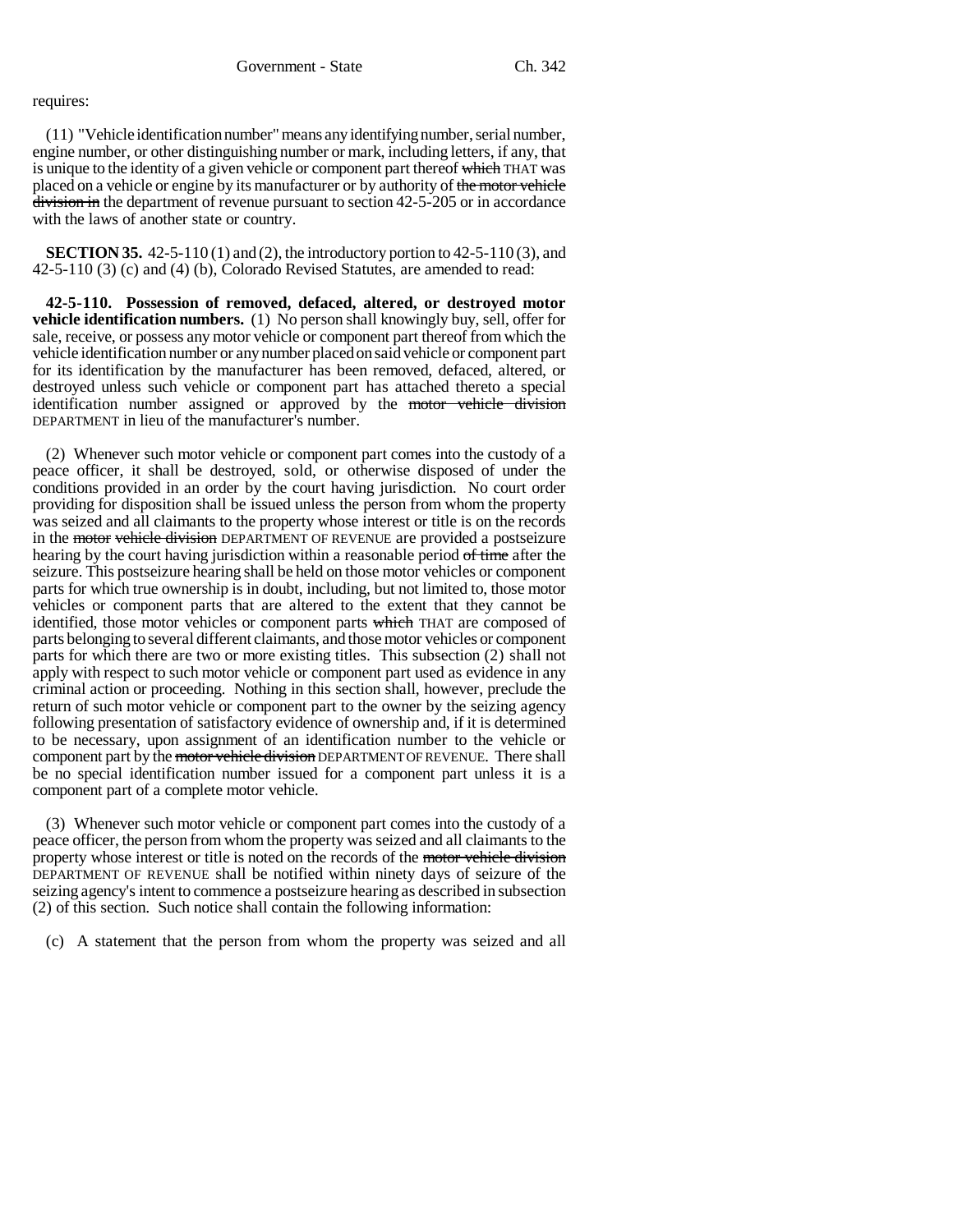claimants to the motor vehicle or component part whose interest or title is on the records in the motor vehicle division DEPARTMENT OF REVENUE will have notification of the seizing agency's intention to commence a postseizure hearing, and such notice shall be sent to the last-known address by registered mail within ninety days of the date of seizure;

(4) (b) If the evidence reveals either that the identification number has not been removed, altered, or destroyed or that the identification has been removed, altered, or destroyed but satisfactory evidence of ownership has been presented, then the motor vehicle or component part shall be released to the person entitled thereto. Nothing in this section shall preclude the return of such motor vehicle or component part to a good faith purchaser following the presentation of satisfactory evidence of ownership thereof, and, if necessary, said good faith purchaser may be required to obtain an assigned identification number from the motor vehicle division GROUP.

**SECTION 36.** 42-5-201 (3) and (13), Colorado Revised Statutes, are amended to read:

**42-5-201. Definitions.** As used in this part 2, unless the context otherwise requires:

(3) "Division" means the motor vehicle division in the department of revenue.

(13) "Vehicle identification number" means any identifying number, serial number, engine number, or other distinguishing number or mark, including letters, if any, that is unique to the identity of a given vehicle or commercial vehicle or component part thereof which THAT was placed on a vehicle, commercial vehicle, or engine by its manufacturer or by authority of the division DEPARTMENT OF REVENUE pursuant to section 42-5-205 or in accordance with the laws of another state or country.

**SECTION 37.** 42-5-203, Colorado Revised Statutes, is amended to read:

**42-5-203. Inspections - street rod vehicles.** When an inspector performs a vehicle identification number inspection on a street rod vehicle, the inspector shall accept the serial number of such street rod vehicle as the vehicle identification number thereof, or, if the street rod vehicle has frame and body identification numbers which THAT do not match or is reconstructed from salvage parts, other vehicles, or reproduction parts, the inspector shall accept the special vehicle identification number assigned to such vehicle by the division DEPARTMENT OF REVENUE pursuant to section 42-5-205 as the vehicle identification number.

**SECTION 38.** 42-5-205, Colorado Revised Statutes, is amended to read:

**42-5-205. Assignment of a special vehicle identification number by the motor vehicle group.** The division DEPARTMENT OF REVENUE is authorized to assign a special vehicle identification number to any street rod vehicle whenever required by section 42-6-108 and to any vehicle or commercial vehicle whenever no vehicle identification number is found on the vehicle or whenever a vehicle identification number has been removed, changed, altered, or obliterated. Such special number shall be affixed to the vehicle or commercial vehicle in the manner and position determined by the division DEPARTMENT OF REVENUE. Such special number shall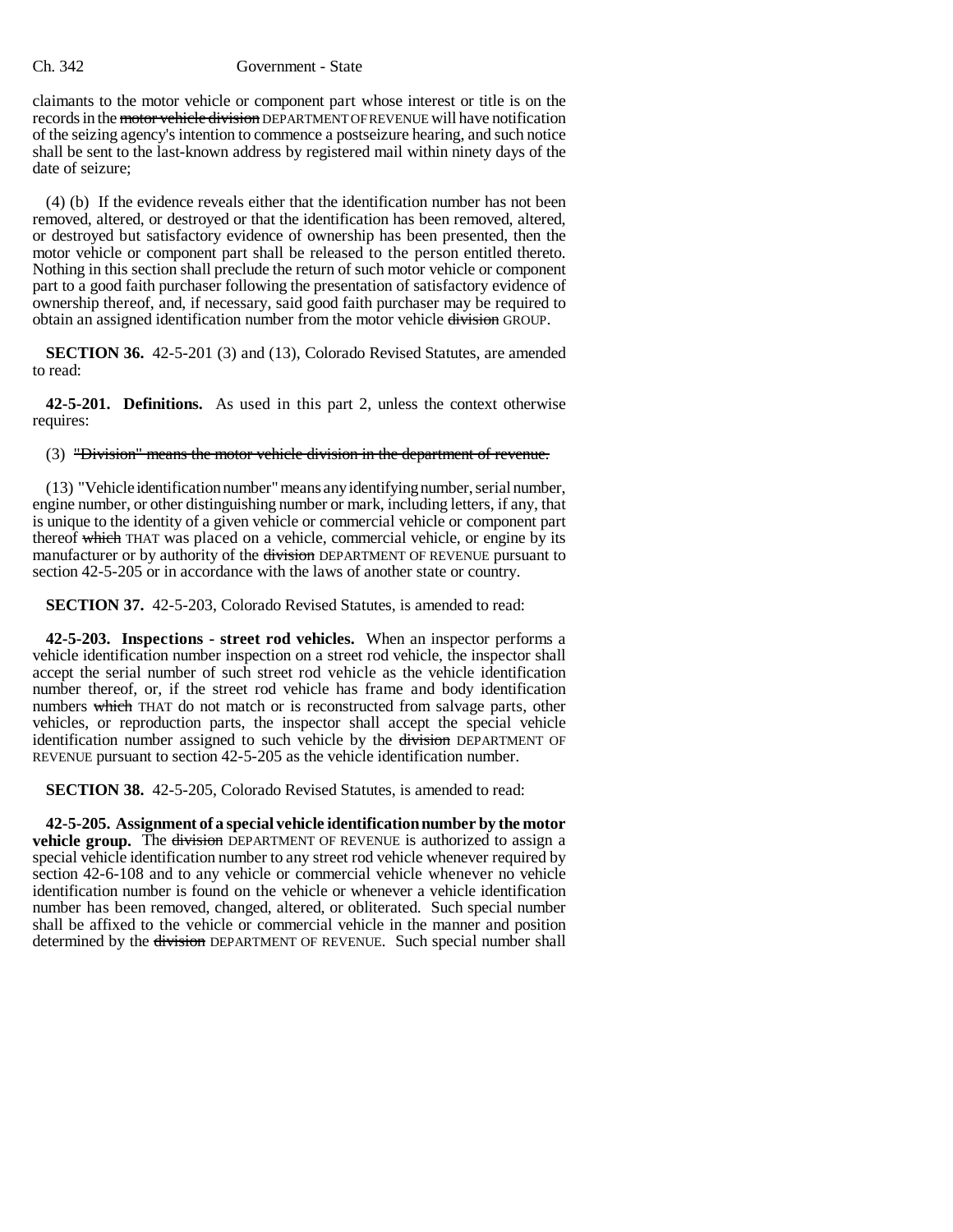Government - State Ch. 342

then be the vehicle identification number required to be recorded by an inspector on the inspection form which THAT is transmitted to the executive director of the department of revenue, and the vehicle or commercial vehicle shall then be registered and titled under the special vehicle identification number.

**SECTION 39.** 42-5-207, Colorado Revised Statutes, is amended to read:

**42-5-207. Rules.** The division EXECUTIVE DIRECTOR OF THE DEPARTMENT OF REVENUE may adopt rules and regulations necessary to implement this part 2.

**SECTION 40.** 42-6-108, Colorado Revised Statutes, is amended to read:

**42-6-108. Identification number - title - street rod vehicles.** (1) When application is made to the state for a certificate of title for a street rod vehicle, the department shall accept the serial number of such street rod vehicle as its vehicle identification number or the special vehicle identification number assigned to such vehicle by the motor vehicle division in the department pursuant to section 42-5-205.

(2) Any applicant who applies for a certificate of title for a street rod vehicle having frame and body identification numbers which THAT do not match the manufacturer's numbering system as being originally mated or that is reconstructed from salvage parts or other motor vehicles or reproduction parts must furnish evidence of ownership, acceptable to the director, of such salvage parts, other motor vehicles, or reproduction components used in the reconstruction of such vehicle. In addition, the applicant must also furnish an affidavit stating the facts concerning the reconstruction and an affidavit of physical inspection which THAT includes a computer check of the state and national compilations of wanted and stolen vehicles. Such vehicle reconstructed from salvage parts, other motor vehicles, or reproduction parts may then be issued a special vehicle identification number from the motor vehicle division in the department. The street rod vehicle will then be titled as a rebuilt vehicle. The model year and the year of manufacture which THAT are listed on the certificate of title of a street rod vehicle shall be the model year and the year of manufacture which THAT the body of such vehicle resembles.

**SECTION 41.** 42-6-145 (1), Colorado Revised Statutes, is amended to read:

**42-6-145. Use of vehicle identification numbers in applications.** (1) Any person required to make an application for a certificate of title or registration of any motor vehicle shall use the identification number placed upon the motor vehicle by the manufacturer thereof or the special vehicle identification number assigned to the motor vehicle by the motor vehicle division in the department pursuant to section 42-5-205. The certificate of title and registration card issued by the department shall use the identification number of the motor vehicle.

**SECTION 42.** 42-7-303 (1) (c), Colorado Revised Statutes, is amended to read:

**42-7-303. Duration of suspension.** (1) The license or nonresident's operating privilege suspended under sections 42-7-202 and 42-7-301 shall remain so suspended and not be renewed, nor shall any such license be issued to such person, unless there is filed with the director evidence satisfactory to the director that such person has been released from liability, has entered into a contract used as security pursuant to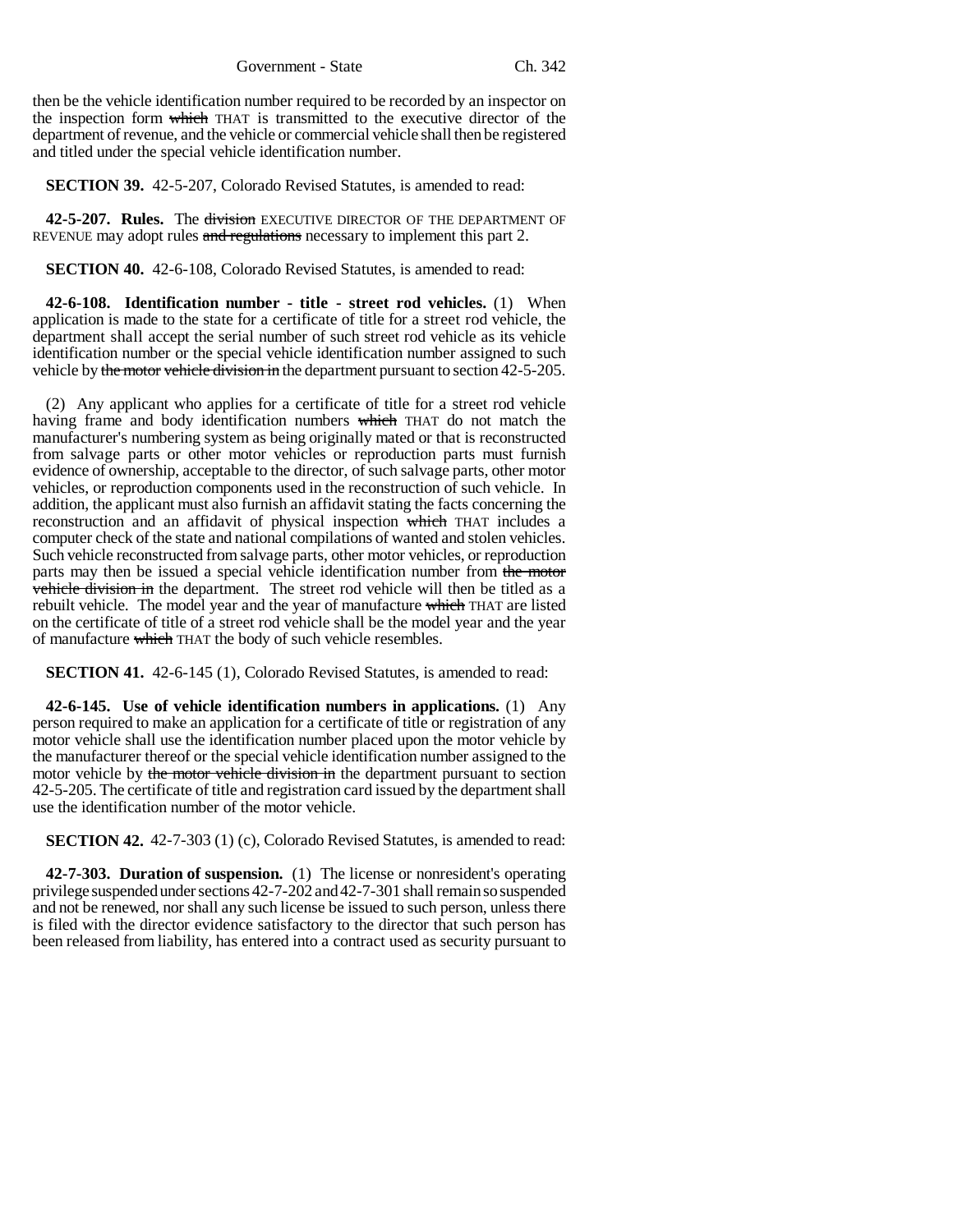section 42-7-301 (7), or has been finally adjudicated not liable, or until:

(c) Three years have elapsed since the failure to timely cure any default, after notice, under a contract used as security pursuant to section 42-7-301 (7) and evidence satisfactory to the director has been filed with the division DEPARTMENT showing that no civil action to enforce the contract has been filed during such period. of time.

**SECTION 43.** 42-7-603 (3) and (4), Colorado Revised Statutes, are amended to read:

**42-7-603. Definitions.** As used in this part 6, unless the context otherwise requires:

(3) "Designated agent" means the party with which the division DEPARTMENT contracts under section 42-7-604.

(4) "Division" means the motor vehicle division in the department of revenue created in section 24-1-117, C.R.S.

**SECTION 44.** 42-7-604 (3), (4), (5) (a) (II), (5) (b), (7), and (8), Colorado Revised Statutes, are amended to read:

**42-7-604. Motorist insurance identification database program - creation administration - selection of designated agent - legislative declaration.** (3) The motorist insurance identification database program is hereby created for the purpose of establishing a database to use when verifying compliance with the motor vehicle security requirements in this article and in articles 3 and 4 of this title. The program shall be administered by the division DEPARTMENT.

(4) (a) Not later than January 1, 1998, the division DEPARTMENT shall contract with a designated agent which THAT shall monitor compliance with the financial security requirements of this article; except that the division DEPARTMENT shall not enter into any contract under this subsection (4) unless at least two entities bid on said contract.

(b) After a contract has been entered into with a designated agent, the department shall convene a working group for the purpose of facilitating the implementation of the program. The working group shall consist of representatives of the insurance industry, the division of insurance, the department of public safety, the division, and the department.

(5) (a) Not later than January 1, 1999, the designated agent, using its own computer network, shall develop and maintain a computer database with information provided by:

(II) The division DEPARTMENT which THAT shall provide the designated agent with the name, date of birth, address, and driver's license number of all persons in its computer database, and the make, year, and vehicle identification number of all registered vehicles.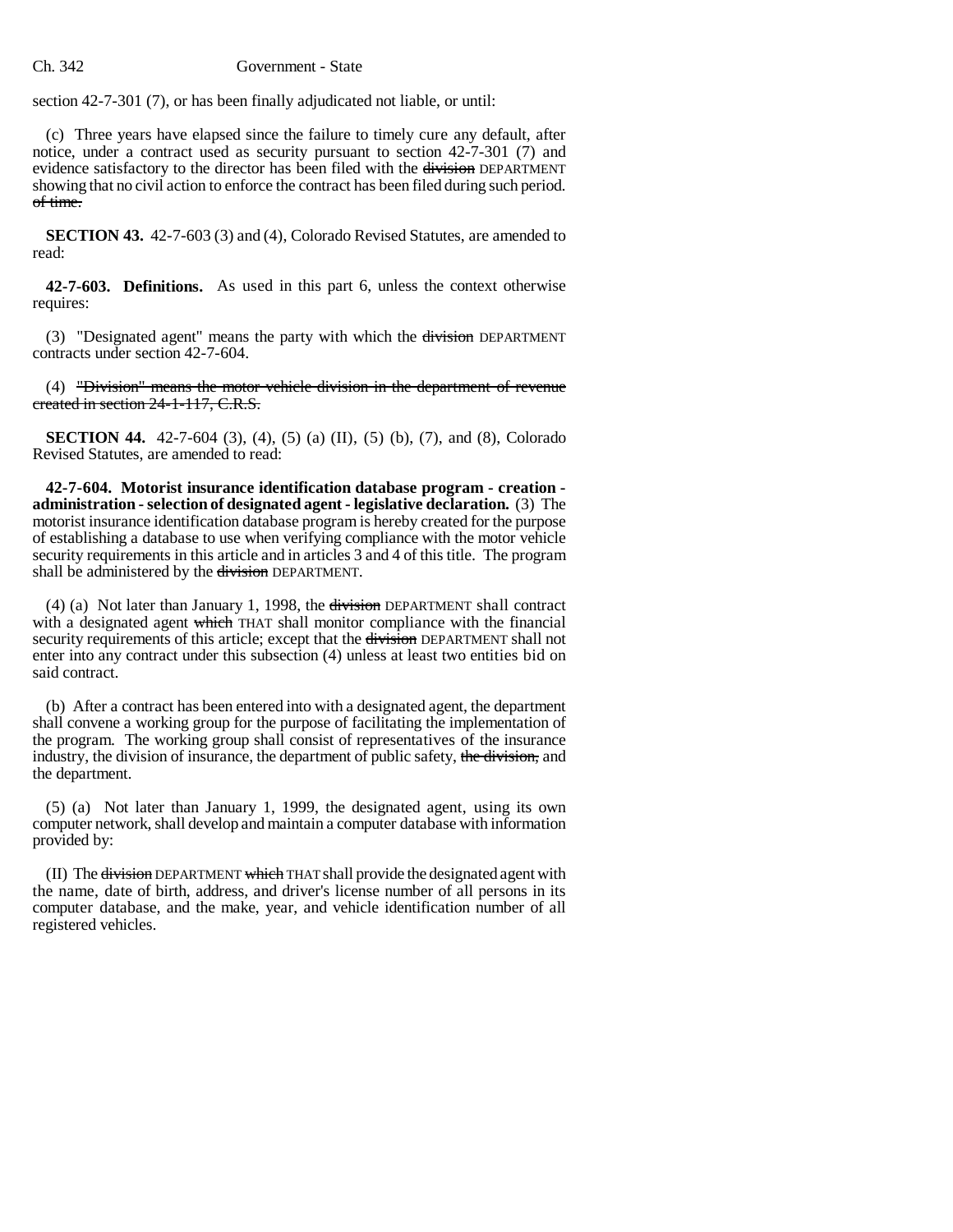(b) The division DEPARTMENT shall establish guidelines for the development and maintenance of a database so that said database can easily be accessed by state and local law enforcement agencies. Such access shall be within procedures already established and shall not require additional computer keystrokes by dispatch or law enforcement personnel or any other additional procedures.

(7) The division of insurance in the department of regulatory agencies shall contract with a company that gathers statistical information concerning personal lines of property and casualty insurance. Said company shall be paid from the motorist insurance identification account within the highway users tax fund, and shall report the frequency of uninsured motorist claims to the division of insurance on a regular basis. Such report shall include a comparison of the number of uninsured motorist claims with the average number of such claims reported for the twelve-month period immediately preceding July 1, 1997. The division OF INSURANCE shall transmit such information to the general assembly no later than January 1, 1999, and each January 1 thereafter.

(8) The department in cooperation with the division OF INSURANCE, shall promulgate rules and develop procedures for administering and enforcing this part 6. Such rules shall specify the reporting requirements that are necessary and appropriate for commercial lines of insurance and shall be developed with input by insurers and the designated agent.

**SECTION 45.** The introductory portion to 42-7-605 (1) and 42-7-605 (3), Colorado Revised Statutes, are amended to read:

**42-7-605. Notice of lack of financial responsibility.** (1) If the comparison made pursuant to section 42-7-604 (6) (b) shows that a motor vehicle has not been insured for three consecutive months, the division DEPARTMENT OF REVENUE shall direct the designated agent to notify the owner of the motor vehicle that said owner has forty-five days to provide the designated agent with one of the following, or said owner's license plates will be subject to immediate seizure after the expiration of said forty-five day period:

(3) A letter from an insurer or agent verifying that the person had the required motor vehicle insurance coverage on the date specified shall be considered proof of financial responsibility for purposes of this section. Such letter may be mailed to the division DEPARTMENT.

**SECTION 46.** The introductory portions to 42-7-606 (1) and (1) (b), Colorado Revised Statutes, are amended to read:

**42-7-606. Disclosure of insurance information - penalty.** (1) Information provided to the designated agent by insurers and the division DEPARTMENT for inclusion in the database established pursuant to section 42-7-604 is the property of the insurer or the division DEPARTMENT, as the case may be, and may not be disclosed except as follows:

(b) The <del>division</del> DEPARTMENT shall disclose whether an individual has the required insurance coverage upon request by the following individuals and agencies only: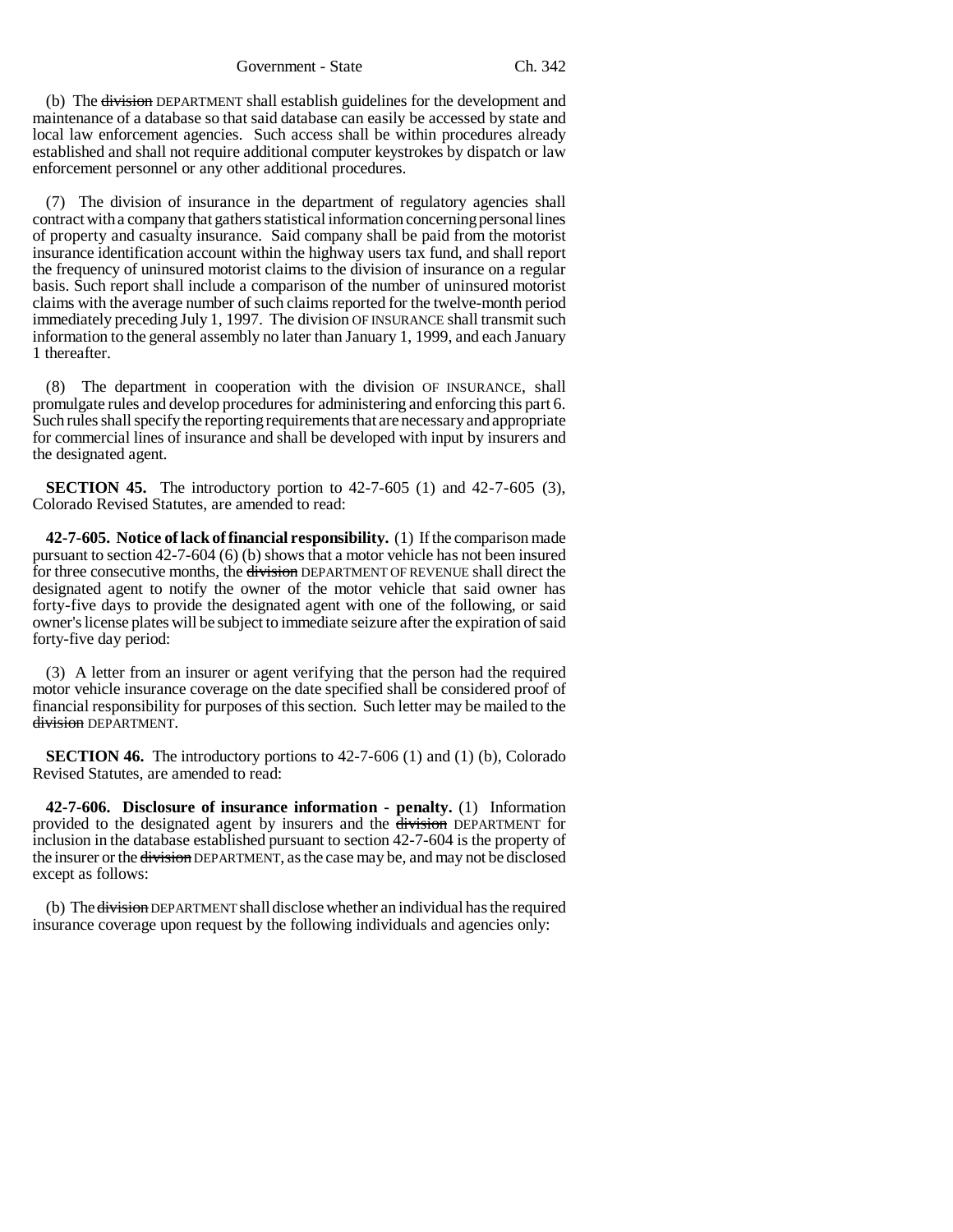# **SECTION 47.** 42-20-105 (2), Colorado Revised Statutes, is amended to read:

**42-20-105. Enforcement.** (2) Any enforcement official shall have the authority to issue penalty assessments for the misdemeanor traffic offenses specified in sections 42-20-204 (1) and 42-20-305 (2). At any time that a person is cited for a violation of any of the offenses specified, the person in charge of or operating the motor vehicle involved shall be given a notice in the form of a penalty assessment notice. Such notice shall be tendered by the enforcement official and shall contain the name and address of such person, the license number of the motor vehicle involved, if any, the number of such person's driver's license, the nature of the violation, the amount of the penalty prescribed for such violation, the date of the notice, a place for such person to execute a signed acknowledgment of receipt of the penalty assessment notice, a place for such person to execute a signed acknowledgment of guilt for the cited violation, and such other information as may be required by law to constitute such notice as a summons and complaint to appear in court should the prescribed penalty not be paid within twenty days. Every cited person shall execute the signed acknowledgment of receipt of the penalty assessment notice. The acknowledgment of guilt shall be executed at the time the cited person pays the prescribed penalty. The person cited shall pay the specified penalty at the office of the department of revenue, either in person or by postmarking such payment within twenty days after the citation. The motor vehicle division of the department of revenue shall accept late payment of any penalty assessment up to twenty days after such payment becomes due. If the person cited does not pay the prescribed penalty within twenty days of the notice, the penalty assessment notice shall constitute a summons and complaint to appear in the county court of the county in which the penalty assessment was issued at a time and place specified by the notice, unless payment for such penalty assessment has been accepted by the motor vehicle division of the department of revenue as evidenced by receipt.

# **SECTION 48.** 42-20-406 (2), Colorado Revised Statutes, is amended to read:

**42-20-406. Violations - civil penalties - motor vehicles.** (2) Any person who commits any of the acts enumerated in subsection (3) of this section shall be subject to the civil penalty listed in said subsection (3). Ports of entry personnel, investigative personnel of the commission, and officers of the Colorado state patrol shall have the authority to issue civil penalty assessments for the enumerated violations. At any time that a person is cited for a violation enumerated in subsection (3) of this section, the person in charge of or operating the motor vehicle involved shall be given a notice in the form of a civil penalty assessment notice. Such notice shall be tendered by the enforcement official and shall contain the name and address of such person, the license number of the motor vehicle involved, if any, the number of such person's driver's license, the nature of the violation, the amount of the penalty prescribed for such violation, the date of the notice, a place for such person to execute a signed acknowledgment of his or her receipt of the civil penalty assessment notice, a place for such person to execute a signed acknowledgment of liability for the cited violation, and such other information as may be required by law to constitute such notice as a complaint to appear in court should the prescribed penalty not be paid within ten days. Every cited person shall execute the signed acknowledgment of his or her receipt of the civil penalty assessment notice. The acknowledgment of liability shall be executed at the time the cited person pays the prescribed penalty. The person cited shall pay the civil penalty specified in subsection (3) of this section for the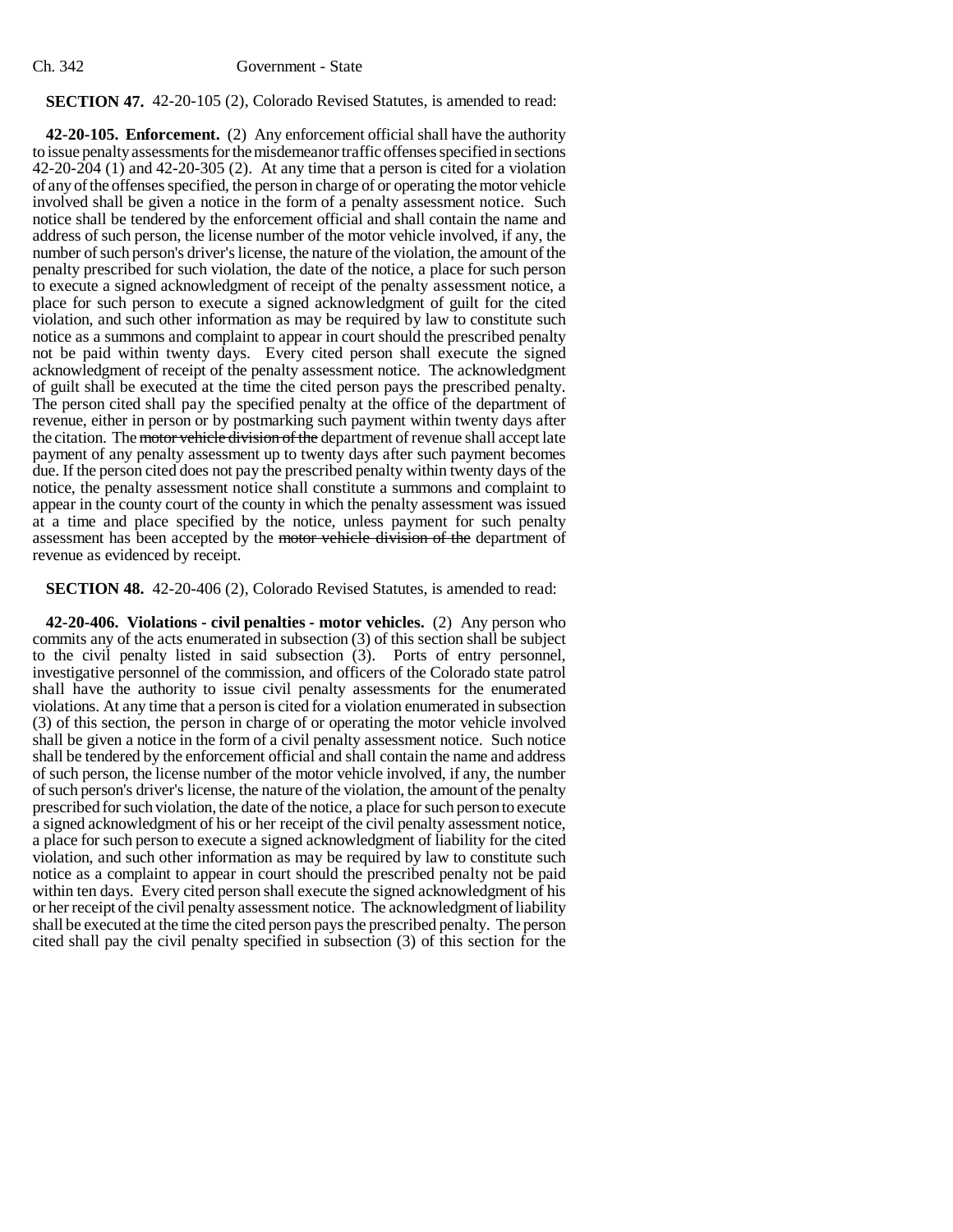Government - State Ch. 342

violation involved at the office of the department of revenue motor vehicle division either in person or by postmarking such payment within ten days of the citation. The motor vehicle division of the department of revenue shall accept late payment of any penalty assessment up to twenty days after such payment becomes due. If the person cited does not pay the prescribed penalty within ten days of the notice, the civil penalty assessment notice shall constitute a complaint to appear in court unless payment for such penalty assessment has been accepted by the motor vehicle division of the department of revenue as evidenced by receipt, and the person cited shall, within the time specified in the civil penalty assessment notice, file an answer to this complaint with the county court for the county in which the penalty assessment was issued. The attorney general shall represent the state agency which THAT issued the civil penalty assessment notice if so requested by the agency.

**SECTION 49.** 43-4-207 (2) (b) (I), (2) (b) (II), and (2) (e), Colorado Revised Statutes, are amended to read:

**43-4-207. County allocation.** (2) For the fiscal year commencing July 1, 1989, and each fiscal year thereafter, for the purpose of allocating moneys in the highway users tax fund to the various counties throughout the state, the following method is hereby adopted:

(b) All moneys credited to the fund in excess of eighty-six million seven hundred thousand dollars shall be allocated to the counties in the following manner:

(I) Fifteen percent shall be allocated to the counties in proportion to the rural motor vehicle registration in each county. The term "rural motor vehicle registration" includes all passenger, truck, truck-tractor, and motorcycle registrations in unincorporated portions of the county. The number of registrations used in computing the percentage shall be those certified to the state treasurer by the department of revenue motor vehicle division, as constituting the rural motor vehicle registration for the last preceding year.

(II) Fifteen percent shall be allocated to the counties in proportion to the countywide motor vehicle registration in each county. The term "countywide motor vehicle registration" includes all passenger, truck, truck-tractor, and motorcycle registrations in unincorporated portions of the county and in cities and incorporated towns. The number of registrations used in computing the percentage shall be those certified to the state treasurer by the department of revenue motor vehicle division, as constituting the countywide motor vehicle registration for the last preceding year.

(e) The county clerk and recorder in each county shall certify to the motor vehicle division DEPARTMENT OF REVENUE the number of motor vehicle licenses issued during the preceding calendar year to persons residing within the limits of a county and whether or not such persons reside in cities, incorporated towns, or in unincorporated portions of the county. Upon receipt of the information certified by the respective county clerk and recorders, the department of revenue shall tabulate the total number of all motor vehicle licenses issued during the preceding calendar year to persons residing within the limits of the respective counties in the entire state and within the limits of each city or incorporated town within the respective counties. The department of revenue shall then determine the percentage that the rural motor vehicle registration in each county bears to the total rural motor vehicle registration in the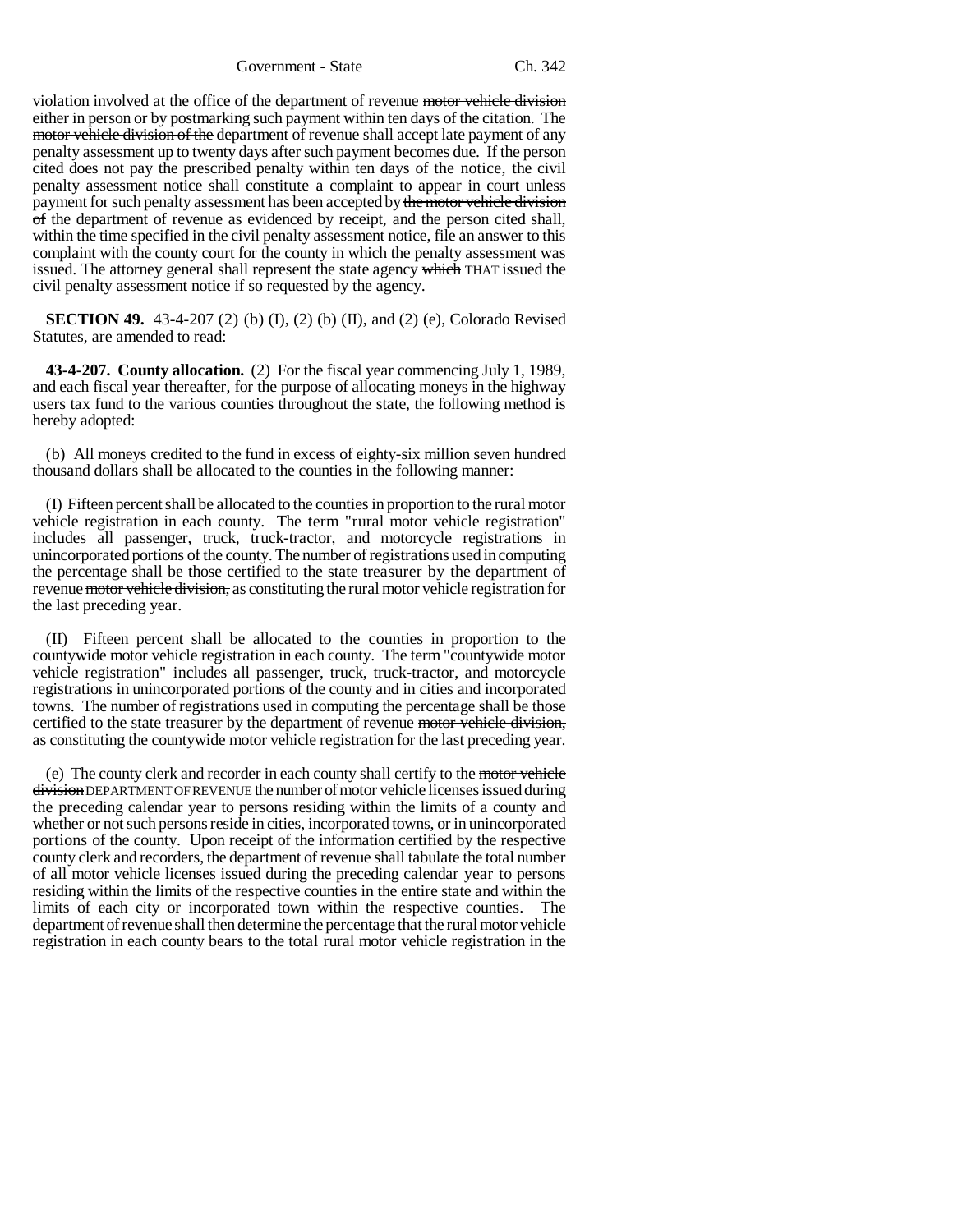entire state and shall then determine the percentage that the countywide motor vehicle registration in each county bears to the total countywide rural and urban motor vehicle registration in the entire state. On or before May 1 of each year, the motor vehicle division DEPARTMENT OF REVENUE shall certify to the state treasurer the percentage of motor vehicle registration for each county as provided in this paragraph (e).

**SECTION 50.** 43-4-208 (2) (a), (4), and (6) (a), Colorado Revised Statutes, are amended to read:

**43-4-208. Municipal allocation.** (2) For the purpose of allocating moneys in the highway users tax fund to the various cities and incorporated towns throughout the state, the following method is adopted:

(a) Eighty percent shall be allocated to the cities and incorporated towns in proportion to the adjusted urban motor vehicle registration in each city and incorporated town. The term "urban motor vehicle registration" includes all passenger, truck, truck-tractor, and motorcycle registrations. The number of registrations used in computing the percentage shall be those certified to the state treasurer by the department of revenue motor vehicle division, as constituting the urban motor vehicle registration for the last preceding year. The adjusted registration shall be computed by applying a factor to the actual number of such registrations to reflect the increased standards and costs of construction resulting from the concentration of vehicles in cities and incorporated places. For this purpose the following table of actual registration numbers and factors shall be employed:

### **Actual registrationsFactor**

| 500    |                                                             | 1.0 |
|--------|-------------------------------------------------------------|-----|
| 1,250  | 1.1                                                         |     |
| 2,500  | 1.2                                                         |     |
| 5,000  | 1.3                                                         |     |
| 12,500 | 1.4                                                         |     |
| 25,000 | 1.5                                                         |     |
| 50,000 | 1.6                                                         |     |
| 85,000 | 1.7                                                         |     |
|        | 1.8                                                         |     |
|        | 1.9                                                         |     |
|        | 2.0                                                         |     |
|        | 85,001 -- 130,000<br>130,001 -- 185,000<br>185,001 and over |     |

(4) The county clerk and recorder in each county shall certify to the motor vehicle division DEPARTMENT OF REVENUE the number of motor vehicle licenses issued during the preceding calendar year to persons residing within the limits of each city and incorporated town within the county. Upon receipt of this information certified by the respective county clerks and recorders, the motor vehicle division DEPARTMENT OF REVENUE shall tabulate the total number of all motor vehicle licenses issued during the preceding calendar year to persons residing within the limits of the respective cities and incorporated towns in the entire state. The motor vehicle division DEPARTMENT OF REVENUE shall apply the factor provided in subsection (2) (a) of this section by registration groupings to the urban motor vehicle registration of each city and incorporated town to determine an adjusted urban motor vehicle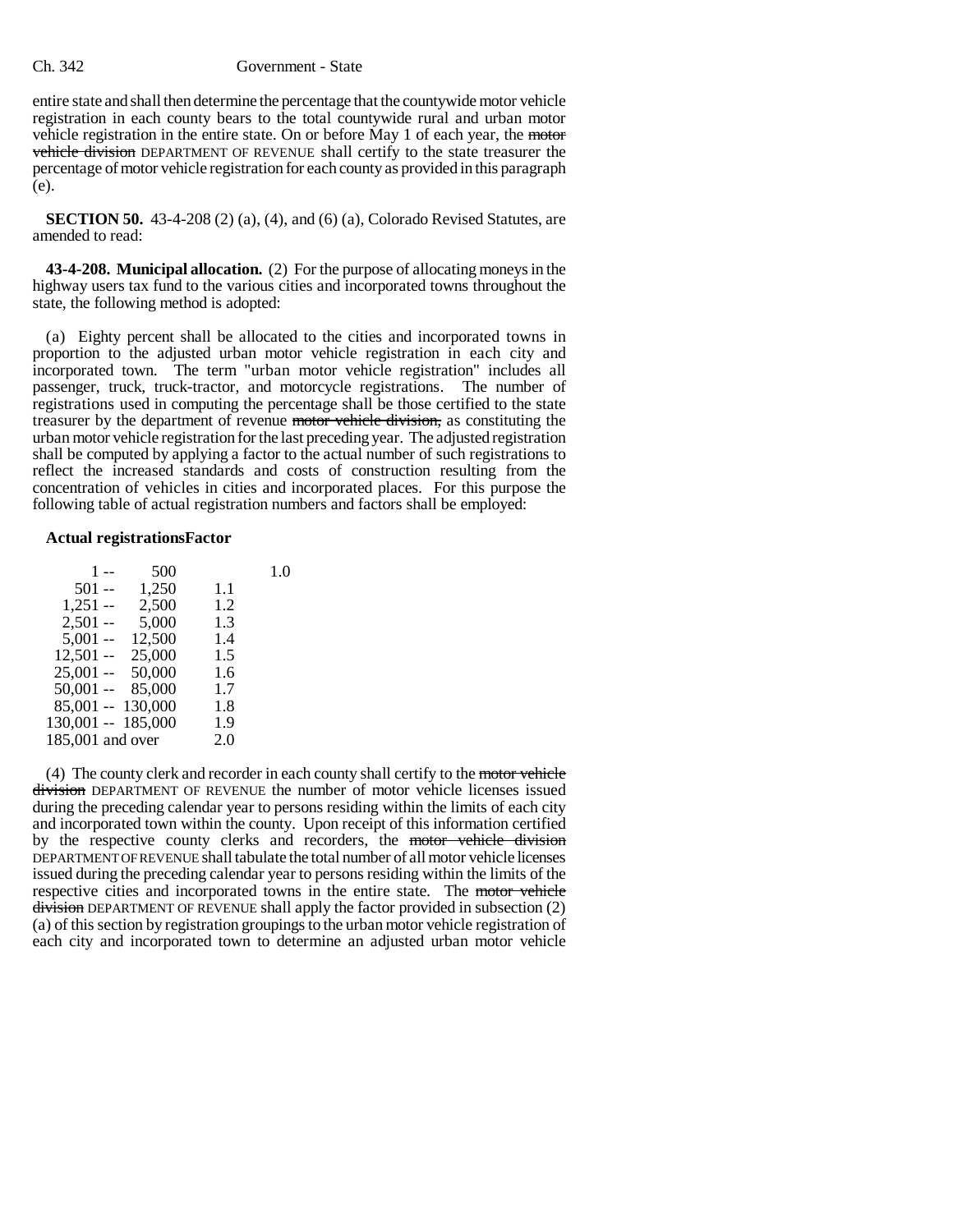registration and shall then determine the percentage that the urban motor vehicle registration in each city and incorporated town bears to the total adjusted urban motor vehicle registration in the entire state. On or before May 1 of each year, the motor vehicle division DEPARTMENT OF REVENUE shall certify to the state treasurer the percentage of adjusted urban motor vehicle registration for each city and incorporated town as provided in this subsection (4).

(6) (a) In addition to the provisions of subsection (2) (a) of this section, on or after July 1, 1979, eighty percent of all additional funds becoming available to cities and incorporated towns from the highway users tax fund pursuant to sections 24-75-215, C.R.S., and 43-4-205 (6) (b) (III) shall be allocated to the cities and incorporated towns in proportion to the adjusted urban motor vehicle registration in each city and incorporated town. The term "urban motor vehicle registration", as used in this section, includes all passenger, truck, truck-tractor, and motorcycle registrations. The number of registrations used in computing the percentage shall be those certified to the state treasurer by the department of revenue motor vehicle division, as constituting the urban motor vehicle registration for the last preceding year. The adjusted registration shall be computed by applying a factor to the actual number of such registrations to reflect the increased standards and costs of construction resulting from the concentration of vehicles in cities and incorporated places. For this purpose the following table of actual registration numbers and factors shall be employed:

**SECTION 51.** 42-20-505 (3), Colorado Revised Statutes, is amended to read:

**42-20-505. Penalties - permit system.** (3) The penalties in subsection (1) of this section shall be assessed upon an action brought by the commission, the ports of entry MOTOR CARRIER SERVICES division of the department of revenue, or the Colorado